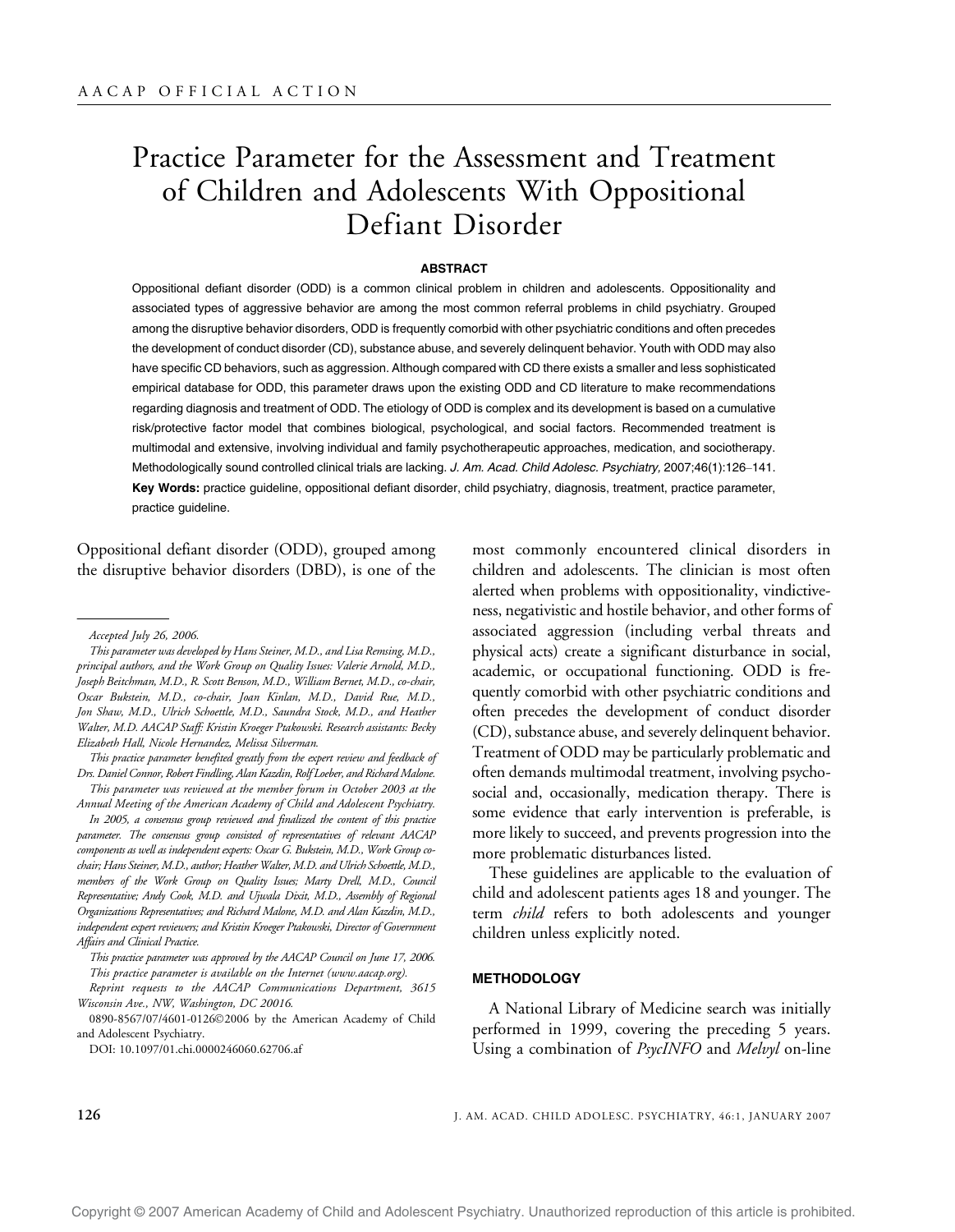systems, the following topics were reviewed: oppositional defiant disorder (290 articles), oppositional defiant disorder and adolescence (53 articles), oppositional defiant disorder and delinquency (8 articles), disruptive behavior disorder (285 articles), aggressive behavior and adolescence (255 articles), aggressive behavior and delinquency (83 articles), and treatment of delinquency (97 articles). This search was updated periodically (most recently in May 2005) to identify new articles. Some pertinent publications published before the 5-year search period were also reviewed, as were review articles addressing these issues. Especially important and salient references are preceded by an asterisk. In determining the final list of references to be included in this document, we relied heavily on recent reviews and summaries of the literature to keep the list manageable.

#### BRIEF HISTORY

The diagnosis of ODD, suggested by the Group for the Advancement of Psychiatry in 1966, appeared for the first time in DSM-III (American Psychiatric Association, 1980). More extensive field trials provided information for the latest permutation of the diagnostic category in DSM-IV-TR (American Psychiatric Association, 2000. The creation of a psychopathological grouping containing disorders of antisocial/aggressive or socially disruptive conduct remains controversial (for more detailed discussion, see Connor, 2002; Steiner and Karnik, 2004). Empirical support for the diagnosis has also not been uniform. However, the latest factor analysis suggests significant coherence of ODD behaviors contained in the diagnostic criteria (reviewed in Burke et al., 2002; Loeber et al., 2000).

### **EPIDEMIOLOGY**

The current epidemiology has been reviewed in several publications (Angold et al., 2002; American Psychiatric Association, 2000; Burke et al., 2002; Connor, 2002; Loeber et al., 2000) to be summarized below. Past modifications in the DSM have made diagnostic criteria more stringent, resulting in reduced prevalence. In the DSM-IV there were only minor modifications (American Psychiatric Association, 2000). The community prevalence of the disorder is reported as ranging widely, between 1% and 16%, depending on which criteria and assessment methods are used, which time window is considered, and how many informants are used (Loeber et al., 2000). Good data on the prevalence of ODD in the preschool age range are lacking. ODD, like CD, occurs mostly in lower socioeconomic groups (SES). The evidence regarding frequencies in rural versus urban environments is inconsistent. Burke et al. (2002) note that there appear to be some inconsistent age effects (higher frequency in prepubertal youth) and gender effects (boys tend to outnumber girls). There is an active debate in the literature as to whether the criteria are truly applicable to girls as well as boys (Connor, 2002). The disorder is usually manifest by age 8 years (American Psychiatric Association, 2000; Connor, 2002).

# ETIOLOGY/RISK FACTORS

The best available data are contained in the body of research on CD, because there are no separate systematic investigations into the origin of ODD. Most authorities agree that single-cause or main-effects models are unlikely to do justice to the complexity encountered in ODD (Burke et al., 2002; Connor, 2002; Hinshaw and Anderson, 1996; Rutter et al., 1999) and that "convincing evidence of causal links remains elusive" (Burke et al., 2002). The most prevalent opinion is that ODD arises out of a complex mix of risk and protective factors originating in the biopsychosocial constellation of an individual. Loeber has illustrated the gradual stacking of factors in the genesis of CD (Burke et al., 2002). A similar pyramid is likely to be relevant for the development of ODD. An expanded model would include a parallel set of protective factors, balancing the gradual aggregation of risk (American Academy of Child and Adolescent Psychiatry, 1997). Comparatively less is known about protective factors, in part because there is an ongoing debate regarding their precise definition (Burke et al., 2002). The current understanding of etiology has implications for early intervention because as risk aggregates, our chances to succeed may diminish (Steiner, 1999).

# Biological Factors

Most authorities believe that biological factors are important in ODD, as there is familial clustering of certain disorders (e.g., DBD, attention-deficit/

J. AM. ACAD. CHILD ADOLESC. PSYCHIATRY, 46:1, JANUARY 2007 127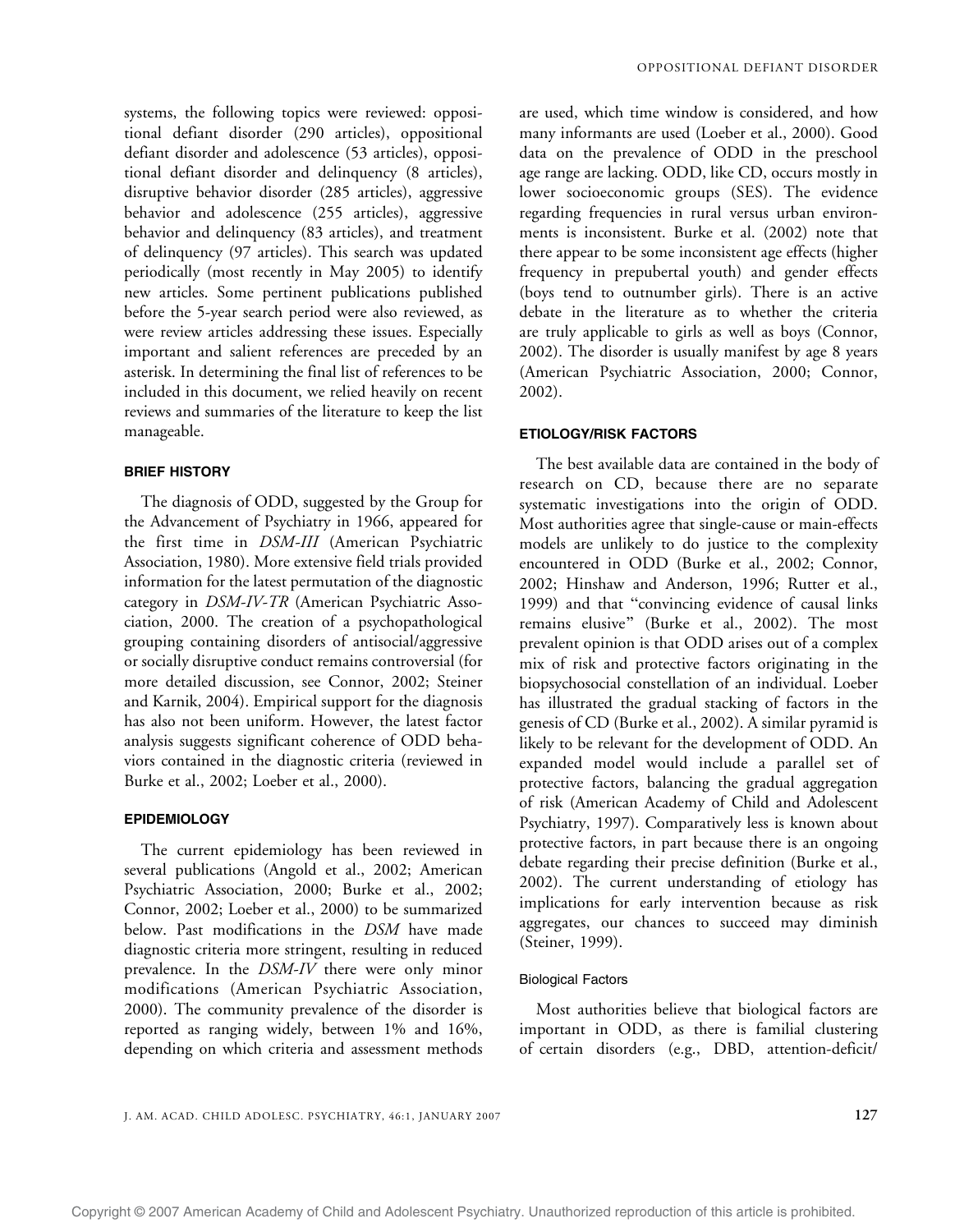hyperactivity disorder [ADHD], substance use disorders, and mood disorders). The studies of the genetics of ODD produce mixed results (Burke et al., 2002). Temperamental factors have been implicated in the future development of disruptive behavior (Moffitt, 1993; Connor, 2002). Baseline underarousal has been found consistently in persistently aggressive and delinquent youth and in those with ODD (Raine, 2002). Exogenous biological factors, such as exposure to toxins, exposure to nicotine in utero, and deficient nutrition and vitamins, all seem to have effects, but findings are inconsistent (Raine, 2002). Studies have implicated abnormalities in the prefrontal cortex, altered neurotransmitter function in the serotonergic, noradrenergic, and dopaminergic systems, and low cortisol and elevated testosterone levels (Connor, 2002; Raine, 2002).

#### Psychological Factors

Attachment theorists have noted the similarities between the behavioral manifestations of insecure attachment (especially anxious-avoidant) and DBD (Lyons-Ruth et al., 1996). Oppositional behavior is seen as a special signal to an unresponsive parent. However, empirical findings have been inconsistent. Shaw and colleagues (2001) further elaborated the pathways for externalizing behavior disorders, suggested by social learning and attachment models. This study also confirmed Moffitt's (1993) original hypothesis that children with comorbid patterns of ADHD, ODD, and CD experience multiple intraindividual and contextual risk factors that begin in infancy and may lead to adverse personality formation in adulthood as the ultimate manifestation of risk (Rutter et al., 1999).

Other important research is by Dodge (1991), who focused on aggressive children's deficient social information processing. Aggressive children underutilize pertinent social clues, misattribute hostile intent to peers, generate fewer solutions to problems, and expect to be rewarded for aggressive responses.

#### Social Factors

Ecological factors such as poverty, lack of structure, and community violence are believed to contribute to the likelihood of an ODD diagnosis, with different neighborhoods conferring different risks and contributing to vertical and horizontal spread (Burke et al., 2002; Connor, 2002. However, Mash and Dozois (1996)

note that in most studies of psychopathology and SES, the amount of the variance explained by SES is <1%. Intrafamilial social processes have consistently been implicated in the pathogenesis of disruptive behavior, especially by coercive family processes (Patterson, 1982), lack of parental supervision, lack of positive parental involvement, inconsistent discipline practices, or outright child abuse (Connor, 2002).

#### CLINICAL PRESENTATION

ODD consists of recurrent patterns of negativistic, hostile, or defiant behavior, creating disturbances in at least one of the three domains of functioning mentioned, lasting at least 6 months. The diagnosis also refers to angry and vindictive behavior and problems with control of temper. Most of the behaviors are directed at someone, such as an authority figure. There is no pattern of major antisocial violations of the rights of others or of violations of age-appropriate societal norms or rules, as found in criterion A for CD and antisocial personality disorder (APD), although specific CD behaviors such as aggression or lying may be present. The diagnosis is not given if the symptoms appear only in the context of a mood or psychotic disorder. The identified behaviors are either not part of the developmental stage of the child (e.g., coercive behavior around ages  $2-3$  and in early adolescence) or are severe compared with the expected behaviors for that stage, representing more troublesome behavior than normative oppositionality (Skovgaard et al, 2004; Thomas and Guskin, 2001; Wright et al, 2004).

The diagnosis is not limited to a particular age group, but most commonly emerges in late preschool or early school-age children. ODD-type behaviors on average appear 2 to 3 years earlier, and the diagnosis implies more circumscribed disturbances of lesser severity than CD. Empirical data support the notion that ODD is usually a milder form of psychopathology compared with other DBDs (American Psychiatric Association, 2000; Burke et al., 2002; Connor, 2002; Hinshaw and Anderson, 1996). Although most empirical evidence supports a distinction between ODD and CD within the ODD-CD spectrum, other evidence appears to support a distinction between ODD behaviors and aggressive CD behaviors and another that includes nonaggressive CD behaviors (Achenbach, 1991; Loeber et al., 2000).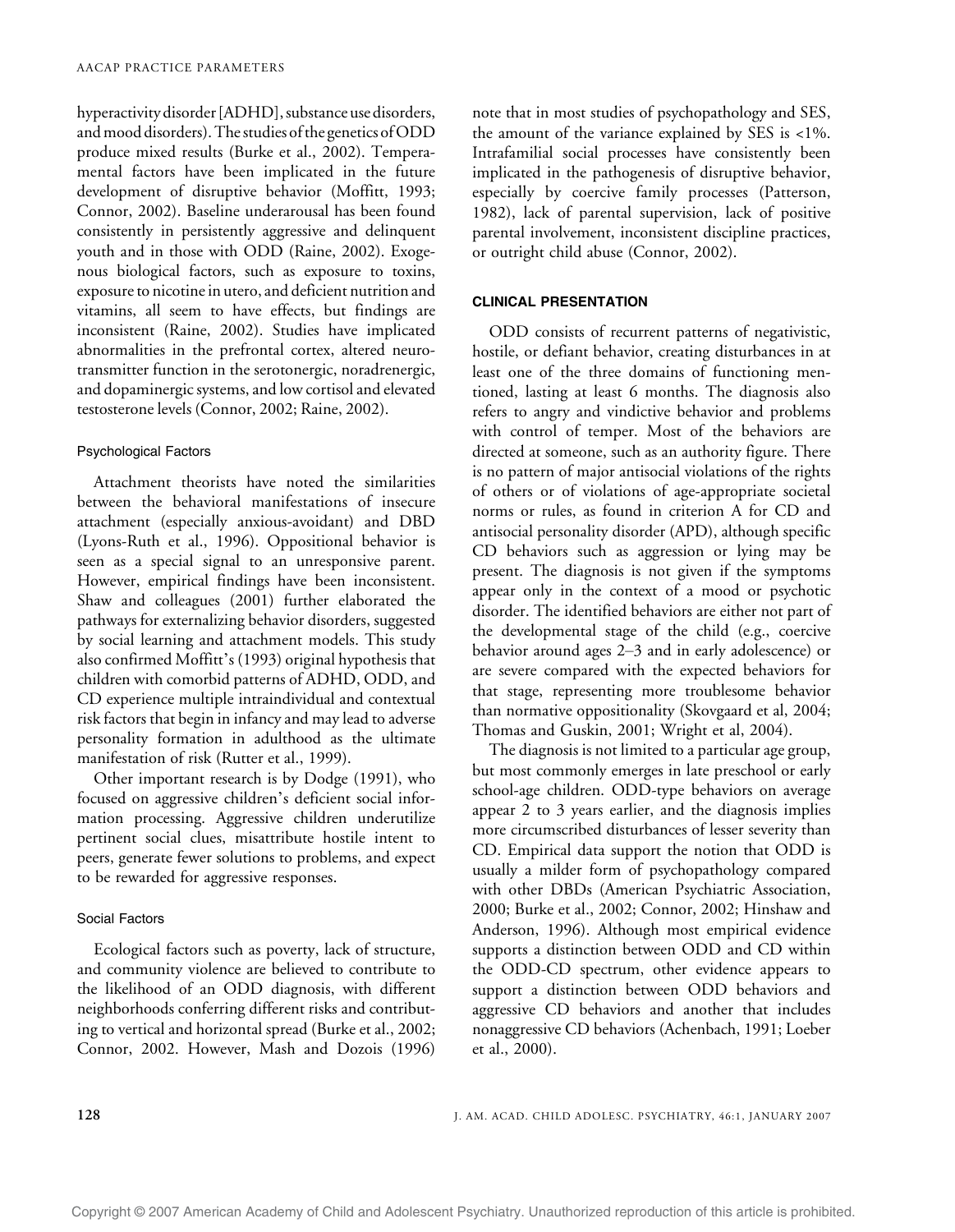There is ongoing concern that ODD criteria (as well as CD criteria) may not adequately reflect gender differences. In particular, Zoccolillo (1993) has drawn attention to the fact that in early development (before adolescence), girls may manifest aggression in ways that are not captured by the current definitions (i.e., they may be less overtly aggressive and more covertly aggressive, especially in the context of relationships). Indirect (i.e., hidden, passive), verbal (as expressed in words rather than actions), and relational (as expressed in relationships) expressions of aggression may be more descriptive of girls' oppositionality; however, they are not included in the definitions (Connor, 2002).

Another concern is that diagnostic criteria are purely descriptive and allow only for limited contextual interpretation (American Psychiatric Association, 1994). It is challenging to clinicians to discriminate intraindividual disorder from contextual reaction (Steiner, 1999).

## NATURAL COURSE OF THE DISORDER

The diagnosis of ODD is relatively stable over time, but most children (approximately 67%) will ultimately exit from the diagnosis after a 3-year follow-up (Connor, 2002; Hinshaw and Anderson, 1996; Loeber et al., 2000). Earlier age at onset of ODD symptoms conveys a poorer prognosis in terms of progression to CD and ultimately APD. Many children who have an early onset of ODD later progress to develop CD  $(\approx 30\%;$  Connor, 2002; Loeber et al., 2000). Those with earlier-onset ODD had a three-fold increase in CD. Which children desist from this progression is not clear based on current diagnostic criteria. Even more crucial is the ultimate progression to APD. Extrapolating from studies of CD, in which 40% will progress into APD (Zoccolillo et al., 1992), this implicates  $\approx$ 10% of a baseline cohort of ODD ending up with APD and other personality disorders (Zoccolillo et al., 1992; Rutter et al., 1999). Preschool children with ODD are likely to exhibit additional disorders several years later. With increasing age, comorbidity with ADHD (most common), anxiety, or mood disorders begins to appear (Lavigne et al., 2001).

### COMORBIDITY AND DIFFERENTIAL DIAGNOSIS

Although the criteria of DSM-IV preclude formally making a diagnosis of ODD in presence of full CD criteria, the literature is not clear whether ODD and CD can be comorbid (American Psychiatric Association, 2000). ADHD is a major differential diagnostic consideration because of substantial overlap between these conditions. The distinction among ADHD, ODD, and CD seems to be supported, but not in all studies (Burke et al., 2002; Connor, 2002; Hinshaw and Anderson, 1996; Rutter et al., 1999). As with CD, the association of ODD and ADHD appears to confer poor prognosis. Youngsters with ODD and ADHD tend to be more aggressive, show a greater range and persistence of problem behaviors, are rejected at higher rates by peers, and underachieve more severely in the academic domain. Furthermore, ADHD perhaps facilitates the early appearance of ODD and CD. Depression and CD reciprocally influence each other. ADHD is hypothesized to facilitate the onset of ODD and hasten the transition to CD in the presence of ODD.

Youth with ODD appear to have significantly higher rates of comorbid psychiatric disorders and significantly greater family and social dysfunction relative to psychiatric comparison subjects. Angold and colleagues (1999), in a population-based study, reported that in cases of ODD, 14% of children have comorbid ADHD, 14% have comorbid anxiety disorder, and 9% have comorbid depressive disorder. Exact numbers for learning disabilities and language disorders complicating ODD specifically are lacking, but clinical consensus and studies of disruptive behavior as well as CD and ADHD suggest that such comorbidity should be common (Connor, 2002). Concurrent substance abuse should always be considered, especially in teenagers and especially when interventions do not produce the expected response.

Subjects with ODD and with comorbid CD had higher rates of mood disorders and social impairment than those with ODD alone. Caution is warranted because antagonistic behaviors in this age group are commonly found in internalizing disorders such as anxiety disorders and depression, in which oppositional behavior may be used to manage anxiety in the face of overwhelming demands.

Clinicians need to be aware that oppositional behavior is sometimes used to manage anxiety in the face of overwhelming demands (Wilson and Steiner, 2002). Pervasive developmental disorders also are often accompanied by what appears to be manifest oppositionality. Language and learning disorders are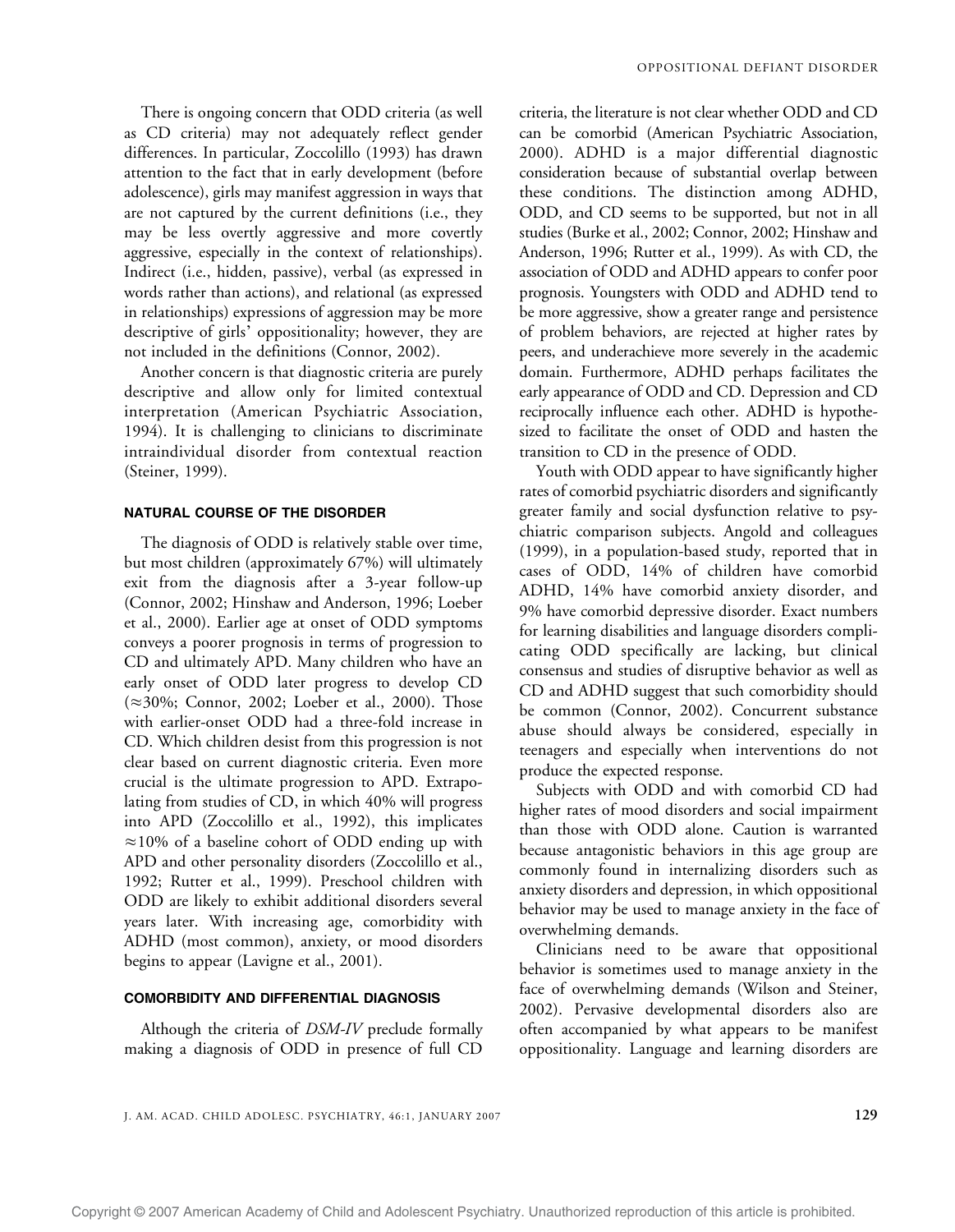significant precursors to and comorbid conditions with oppositional and defiant behaviors, CD, and ODD (Connor, 2002).

#### PREVENTIVE INTERVENTION

Many consider prevention a key element in ODD and other DBD intervention (Burke et al., 2002; Connor, 2002; Hinshaw and Anderson, 1996; Rutter et al., 1999). Interventions can be delivered in schools, clinics, and other community locations. The clinician can provide consultation to primary care physicians, teachers, and other professionals. The list of interventions is not exhaustive. Exemplary studies and programs are discussed below and some are listed in Table 1. The reader is referred to several recent reviews for more details (Brestan and Eyberg, 1998; Burke et al., 2002; Connor, 2002; Kazdin, 1997; McCord and Tremblay, 1992), as well as to a description of model programs by the Substance Abuse and Mental Health Services

Administration, Center for Substance Abuse Prevention (http://modelprograms.samhsa.gov) and the Blueprints For Violence Prevention from the Center for the Study And Prevention Of Violence http://www.colorado. edu/cspv/blueprints.

For preschool children, there is some evidence that programs such as Head Start have, as one of their outcomes, prevented future delinquency (Connor, 2002; Greenspan, 1992). Home visitation to high-risk families as a preventive intervention has produced positive outcomes in areas related to ODD (Eckenrode et al., 2000).

In school-age children, parent management strategies are the most empirically supported programs (see Table 1). Psychoeducational packages targeting social skills, conflict resolution, and anger management are available as preventive interventions (for discussion, see Burke et al., 2002). For prevention in adolescence, psychoeducation packages, including cognitive interventions and skills training, vocational training, and academic preparations appear to reduce disruptive

|                                                                                 |                      |   |   |   | Mode of                                  | o<br>$\sigma$<br>Level of |                                                                               |                                                                               |
|---------------------------------------------------------------------------------|----------------------|---|---|---|------------------------------------------|---------------------------|-------------------------------------------------------------------------------|-------------------------------------------------------------------------------|
| Program                                                                         | Ages, yr             |   |   |   | Parents Teachers Children Administration | Evidence                  | References                                                                    | Contact Information                                                           |
| Incredible Years                                                                | Up to $8$            | X | X | X | Group                                    | RCT                       | Webster-Stratton et al.,<br>2004; Webster-<br>Stratton and Reid,<br>2003      | http//:www.incredibleyears.<br>com                                            |
| Triple P-Positive<br>Parenting<br>Program                                       | Up to $13$           | Χ |   |   |                                          | <b>RCT</b>                | Sanders et al., 2000;<br>Hoath and Sanders,<br>2002                           | http//:www19.triplep.net                                                      |
| Parent-Child<br>Interactional<br>Therapy                                        | Up to $8$            | X |   | X | Individual<br>family                     | RCT                       | Brinkmeyer and Eyberg, http//:www.pcit.org<br>2003; Herschell et al.,<br>2002 |                                                                               |
| Helping the<br>Noncompliant<br>Child: Parenting<br>and Family<br>Skills Program | Up to $8$            | X |   |   | Individual<br>family                     | <b>RCT</b>                | McMahon and<br>Forehand, 2003;<br>Hough and Daniel,<br>2003                   | mcmahon@u.washington.<br>edu                                                  |
| COPE                                                                            | $Up$ to<br>$12 - 14$ | Χ |   |   | Group                                    | RCT                       | Cunningham, 1998;<br>Cunningham et al.,<br>1995                               | Charles Cunningham,<br>Ph.D., McMaster<br>University, Hamilton,<br>ON, Canada |
| Defiant Children Up to 12                                                       |                      | Χ |   |   | Individual<br>family                     |                           | Barkley, 1997                                                                 | The Guilford Press                                                            |
| The Adolescent<br>Transitions<br>Program (ATP)                                  | $11 - 13$            | X |   | X | Individual<br>family and<br>group        | <b>RCT</b>                | Dishion et al., 2003;<br>Dishion and<br>Kavanagh, 2002                        | http://cfc.uoregon.edu/atp.<br>htm                                            |

TABLE 1 Parent Management Training Packages

RCT = Randomized clinical trial.

130 J. AM. ACAD. CHILD ADOLESC. PSYCHIATRY, 46:1, JANUARY 2007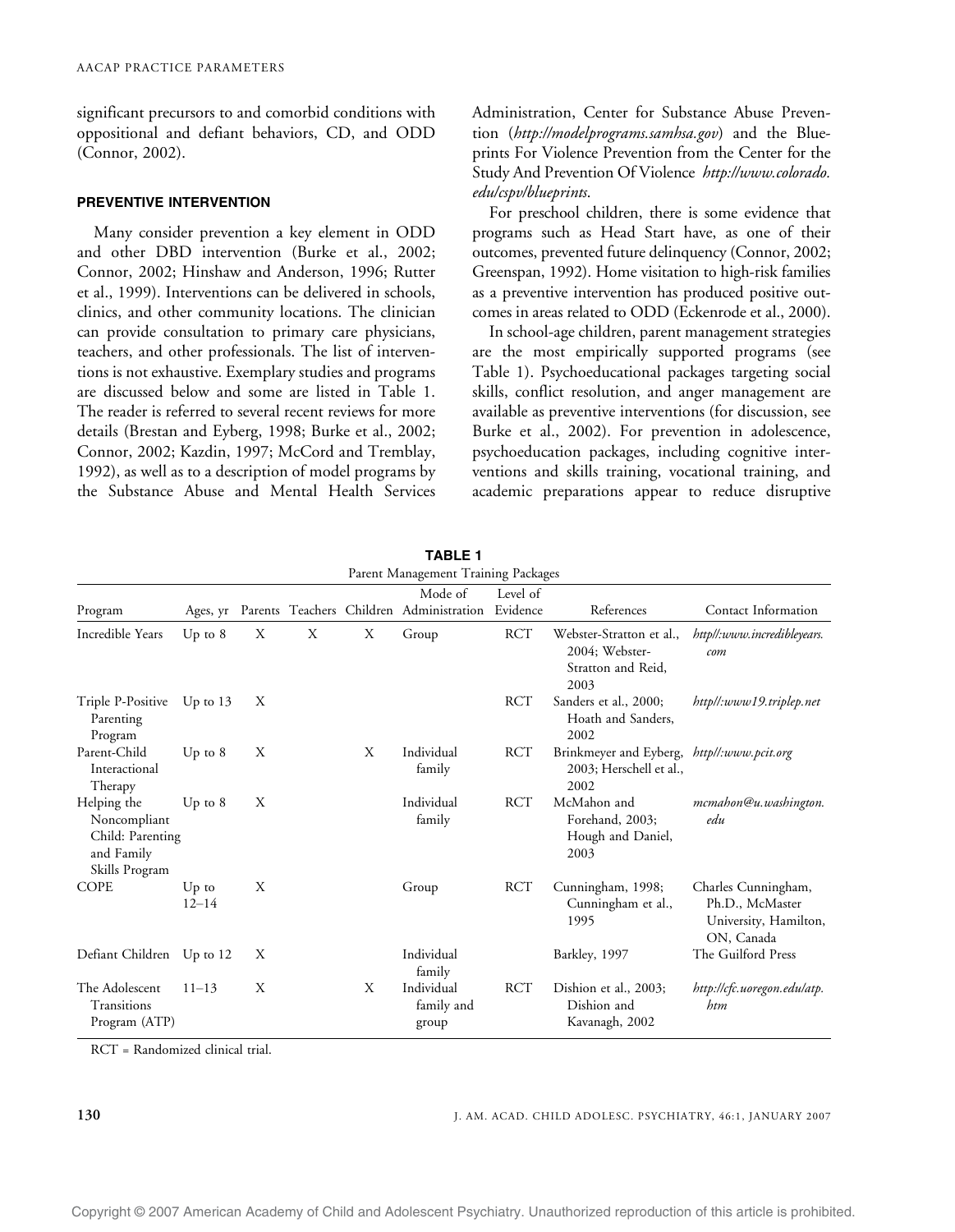behaviors (Arbuthnot, 1992; Burke et al., 2002; Connor, 2002; McCord and Tremblay, 1992; Rutter et al., 1999).

School-based prevention programs offer an efficient mechanism for delivering prevention interventions (Burke et al., 2002). Clinicians who serve as consultants to schools need to be familiar with these programs. A detailed discussion of this complex literature is contained in the recent summaries by Burke et al. (2002). The focus of school programs ranges from bullying (Olweus, 1994) to antisocial behavior and peer group influences. Modest positive effects are noted (Burke et al., 2002; Loeber et al., 2000; Loeber and Farrington, 2001). There is evidence that some forms of group treatment can have significant negative effects on outcomes, especially among deviant youth (Dishion et al., 1999). Including normal peers in communitybased groups treating delinquent boys can shape some prosocial peers to become more antisocial.

#### RECOMMENDATIONS

Each recommendation in this parameter is identified as falling into one of the following categories of endorsement, indicated by an abbreviation in brackets preceding the statement. These categories indicate the degree of importance or certainty of each recommendation.

- [MS] *Minimal standards* are recommendations that are based on rigorous empirical evidence (e.g., randomized, controlled trials) and/or overwhelming clinical consensus. Minimal standards are expected to apply 995% of the time (i.e., in almost all cases).
- [CG] Clinical guidelines are recommendations that are based on empirical evidence and/or strong clinical consensus. Clinical guidelines apply  $\approx$ 75% of the time (i.e., in most cases). These practices should almost always be considered by the clinician, but there are significant exceptions to their universal application.
- [OP] *Options* are practices that are acceptable, but not required. There may be insufficient empirical evidence and/or clinical consensus to support recommending these practices as minimal standards or clinical guidelines.
- [NE] Not endorsed refers to practices that are known to be ineffective or contraindicated.

The recommendations of this parameter are based on a thorough review of the literature as well as clinical consensus. The following coding system is used to indicate the nature of the research that supports the recommendations.

- [rdb] Randomized, double-blind clinical trial is a study of an intervention in which subjects are randomly assigned to either treatment or control groups and both subjects and investigators are blind to the assignments.
- [rct] Randomized clinical trial is a study of an intervention in which subjects are randomly assigned to either treatment or control groups.
- [ct] *Clinical trial* is a prospective study in which an intervention is made and the results are followed longitudinally.

Recommendation 1. Successful Assessment and Treatment of ODD Requires the Establishment of Therapeutic Alliances With the Child and Family [MS].

In obtaining information for both assessment and subsequent treatment, the success of these tasks will require building a therapeutic alliance with the parents and the child separately (Santisteban et al., 1996; Steiner, 1997). Building that coalition while avoiding being drawn into a power struggle frequently requires patience and perseverance. Clinicians must aim to quickly clarify their role as helpers to the patient. One caveat must be heeded in collecting collateral information (from parents and teachers): Relying extensively on collateral information may further alienate patients and prevent clinicians from engaging them appropriately, although this may vary with the age of the child. Children are usually brought in by parents and often are not in agreement with the nature (or existence) of the problems and frequently lack the motivation to resolve them. Engagement with the child is often best achieved by empathizing with the patient's anger and frustration while refraining from sanctioning oppositional/aggressive behavior. Most patients do realize that their behavior is out of line, although this capacity is age dependent (Steiner, 1997). They defiantly tend to rationalize their behavior as justified by the circumstances, but they are not happy about it. This admixture of anger, defiance, insight, and unhappiness opens a unique door for alliance building.

Simultaneously, the clinician needs to constructively raise issues regarding efficacy of parenting without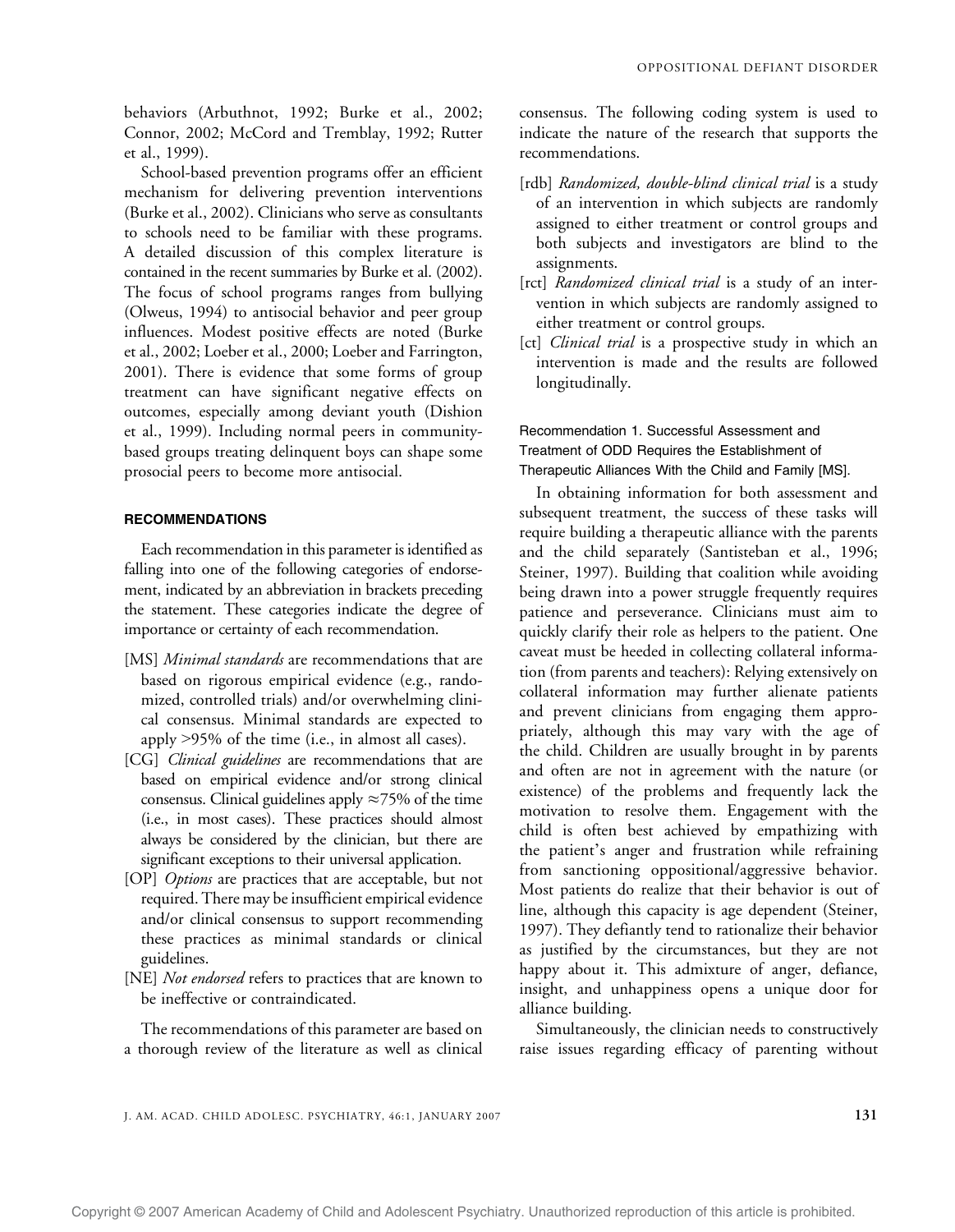making the parent feel accused or judged. This is best done through compiling an exhaustive list of parental strategies currently being used to contain or deal with the child's behavior. Questions can be raised about how these strategies work and whether the parents think they have achieved the desired short and long-term outcomes. The clinician needs to convey empathy with the parent's frustration without allying unduly with them.

# Recommendation 2. Cultural Issues Need to Be Actively Considered in Diagnosis and Treatment [MS].

The literature does not adequately discuss the role of ethnicity on treatment and outcome. However, there is a substantial body of literature on different standards of parenting in different ethnic subgroups and the efficacy and risks of such practices. There is also a growing body of literature regarding the risks clinicians encounter when approaching cases in a culturally insensitive fashion. Of particular interest are different standards of obedience and parenting in ethnic subgroups. It is probable that such differences are not easily discussed when the treatment is offered by a person from another ethnic background. To become effective, the clinician needs to be sensitive to these areas of mismatch in patient/doctor backgrounds and should be prepared to be educated. This is particularly relevant in ODD because discipline is bound to be a core point of discussion in every case (DeYoung and Zigler, 1994; Portes et al., 1986; Walker-Barnes and Mason, 2001).

Recommendation 3. The Assessment of ODD Includes Information Obtained Directly From the Child As Well As From the Parents Regarding the Core Symptoms of ODD, Age at Onset, Duration of Symptoms, and Degree of Functional Impairment [MS].

Typically, the child or adolescent is brought in by his or her parents for problems that are contained within the home, but with increasing severity get out of control in situations outside the home because the child or adolescent is being persistently antagonistic and unpleasant. The forms of aggression reported are more likely to be minor and verbal, as opposed to the more severe, physical forms encountered in CD (American Psychiatric Association, 2000). The child does not necessarily see his or her behavior as a problem, or may even see it as a justified response to particular contextual circumstances. These problems are not transient and lead to interference in several domains of functioning (Connor, 2002).

Delineation of ODD from normative oppositional behavior, transient antisocial acts, and CD is of paramount importance (Steiner, 2002) for the clinician, but difficult (Burke et al., 2002; McCord and Tremblay, 1992). Isolated occurrences of oppositional behavior in a child or adolescent with good levels of premorbid functioning and preserved functioning in the majority of his or her current domains are more likely associated with a positive prognosis. This is especially true if it can be shown that some of his or her problems are the result of peer-related conflicts or a recent significant stressor (Steiner, 2002). The clinician always needs to explore carefully the possibility that the child's oppositionality is triggered or even caused by incidences of physical abuse, sexual abuse, or neglect in the family or in the child's extended social orbit, and thus are reactive and contextually driven.

Oppositional-defiant behaviors may be present in some settings and not in others. Commonly, a child may be difficult with parents but compliant in school and with other adult figures. The clinician must also consider that children sometimes become oppositional in response to excessive and unrealistic parental demands or that these demands may reinforce the child's maladaptive response (Steiner, 2002).

A portion of the assessment of the child with ODD should take the form of a functional analysis of the child's behavior, including identification of the antecedents and consequences of the child's behavior and parent and others' behavior that may reinforce the child's problem behaviors (Mash and Terdal, 2001). Parents may unwittingly reinforce a child's coercive or oppositional behavior (Brestan and Eyberg, 1998; Patterson et al., 1992; Reid et al., 2002). Parents who complete a task originally assigned to a child have just reinforced that child's negative behavior. Alternatively, reinforcement of problem behavior can also occur when a parent repeatedly desists from a demand and an uncomfortable confrontation as the child escalates in his or her oppositionality and coercion.

Many of the problematic behaviors of ODD will not necessarily manifest themselves directly with the examiner in an initial contact (except in the most severe cases), but would be apparent in interactions with the primary caregiver(s). It is also important to document the unrelenting nature of the problem. DSM-IV-TR specifies a minimum duration of 6 months. Exasperated parents may request intervention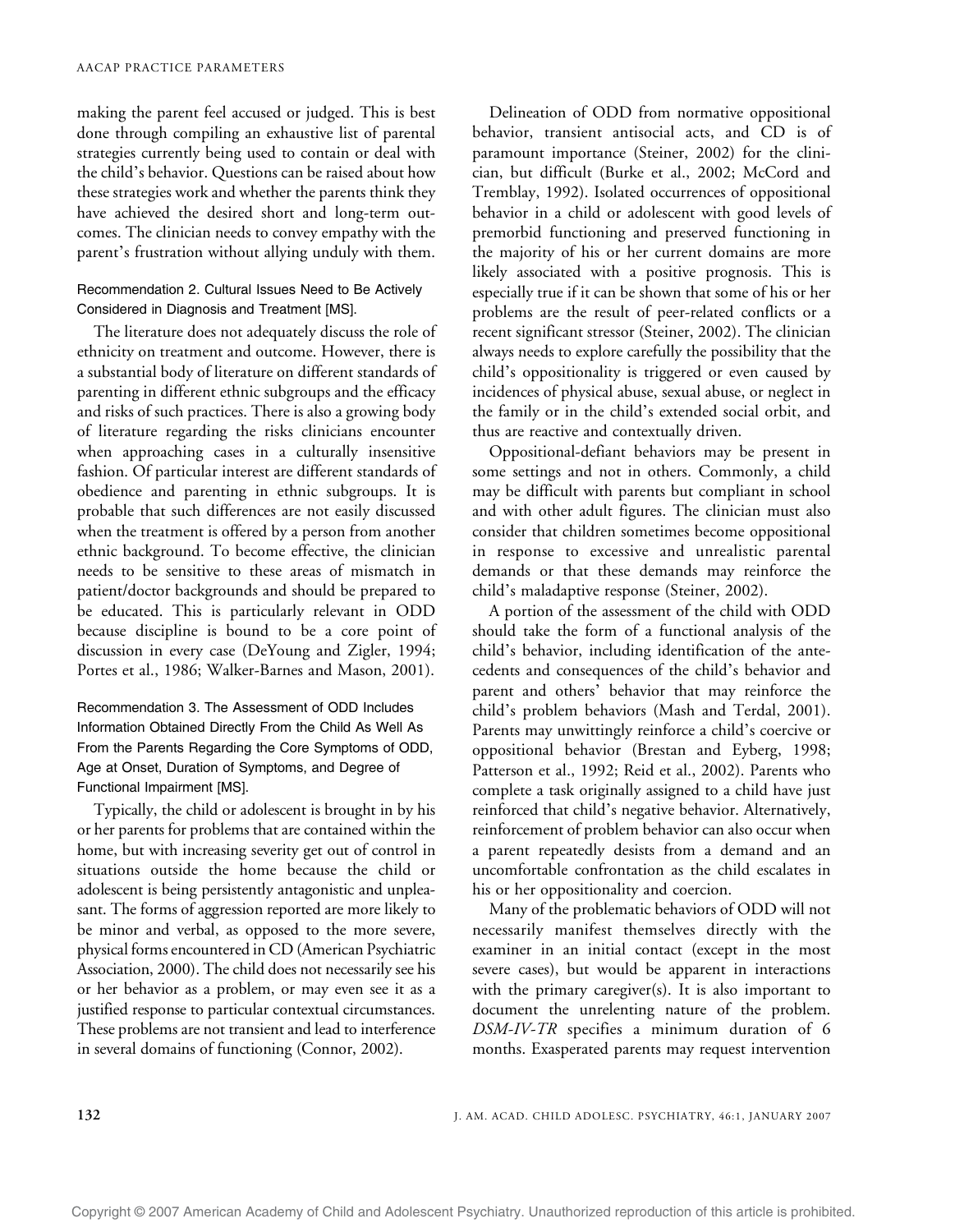long before that, and early intervention using the same modalities is reasonable in these cases. An associated issue of great importance is the assessment of children's access to weapons and supervision of such. In all cases, multiple settings and multiple pathogenic processes need to be considered for an exhaustive assessment, and the interaction of these variables needs to be described (Connor, 2002).

A special issue relevant to the assessment of this domain is the child's involvement in bullying as either a victim and/or as a perpetrator. Such interactions may serve as an additional indicator that the child's functioning is impaired and that he or she is at risk for aggression and even violence (Olweus, 1994).

# Recommendation 4. Clinicians Should Carefully Consider Significant Comorbid Psychiatric Conditions When Diagnosing and Treating ODD [MS].

The assessment of comorbidity in ODD is an important part of the evaluation because the condition is usually highly comorbid. As a first step, the clinician needs to delineate whether this is truly ODD or a simple adjustment reaction. The second step is to determine whether this is still ODD or already has progressed to CD.

Comorbid conditions require treatment along with treatment of the ODD behaviors. If these comorbid conditions respond to treatment, then oppositionality may lessen or even disappear (Connor, 2002). This expectation may be particularly relevant if the comorbid condition precedes the onset of oppositionality.

The clinician should be aware of the common increase of disruptive behavior with chronic pediatric illness (Connor, 2002). Clinicians should establish whether the child is receiving ongoing pediatric care. It would be prudent to have the most recent pediatric examination available for review upon initial assessment. The clinician also should inquire about the child's age-appropriate compliance with the pediatric treatment.

Recommendation 5. Clinicians May Find It Helpful to Include Information Obtained Independently From Multiple Outside Informants [CG].

Clinicians should consider information from multiple informants, such as daycare providers, teachers, and other school professionals. External observations help in determining that despite variation in the social environment, the child continues to manifest oppositional behavior. This information will help determine how many domains of functioning are affected, and confirm the diagnosis. Although such information is useful and important, the clinician should be aware that there is generally a relatively low rate of agreement between multiple informants, raising the issue of which report should be considered more clinically meaningful. Teachers and parents tend to agree more with each other in terms of externalizing behaviors than with the child (Angold and Costello, 1996). However, children's self-reported problem behaviors are better predictors of stability after 1 year, especially when covert acts are involved (Connor, 2002). This requires that the clinician be prepared to make an educated judgment when conflicting information arises, one of the hazards of this practice.

Parents and youths may manifestly disagree when describing the nature and origin of the problem. Such disagreements can be difficult to reconcile without the input of neutral informants outside the family, such as teachers, especially in cases involving child abuse. The need to complete a database must be counterbalanced with the consequences to the treatment alliance.

Recommendation 6. The Use of Specific Questionnaires and Rating Scales May Be Useful in Evaluating Children for ODD and in Tracking Progress [OP].

A wide range of instruments and interviews have been developed that measure oppositional behavior and other forms of aggression in childhood and adolescence in many different settings (Collett et al., 2003; Connor, 2002). Table 2 summarizes some instruments that may be applicable to clinical practice. A variety of structured and semistructured interviews are supported by favorable psychometric properties (see McClellan and Werry, 2000). Most of these instruments include a special module for the assessment of DBD.

Scales can be useful in clinical practice not only to help establish the diagnosis but also to track progress and response to intervention(s). Most of these instruments use continuous measures of diverse constructs, standardizing disruptive or aggressive behavior for different ages. This can lead to scores that can be compared to age-appropriate ranges, aiding in the delineation of normative and non-normative behaviors. The list of instruments was updated from compilations by Connor (2002) and Malone (2000).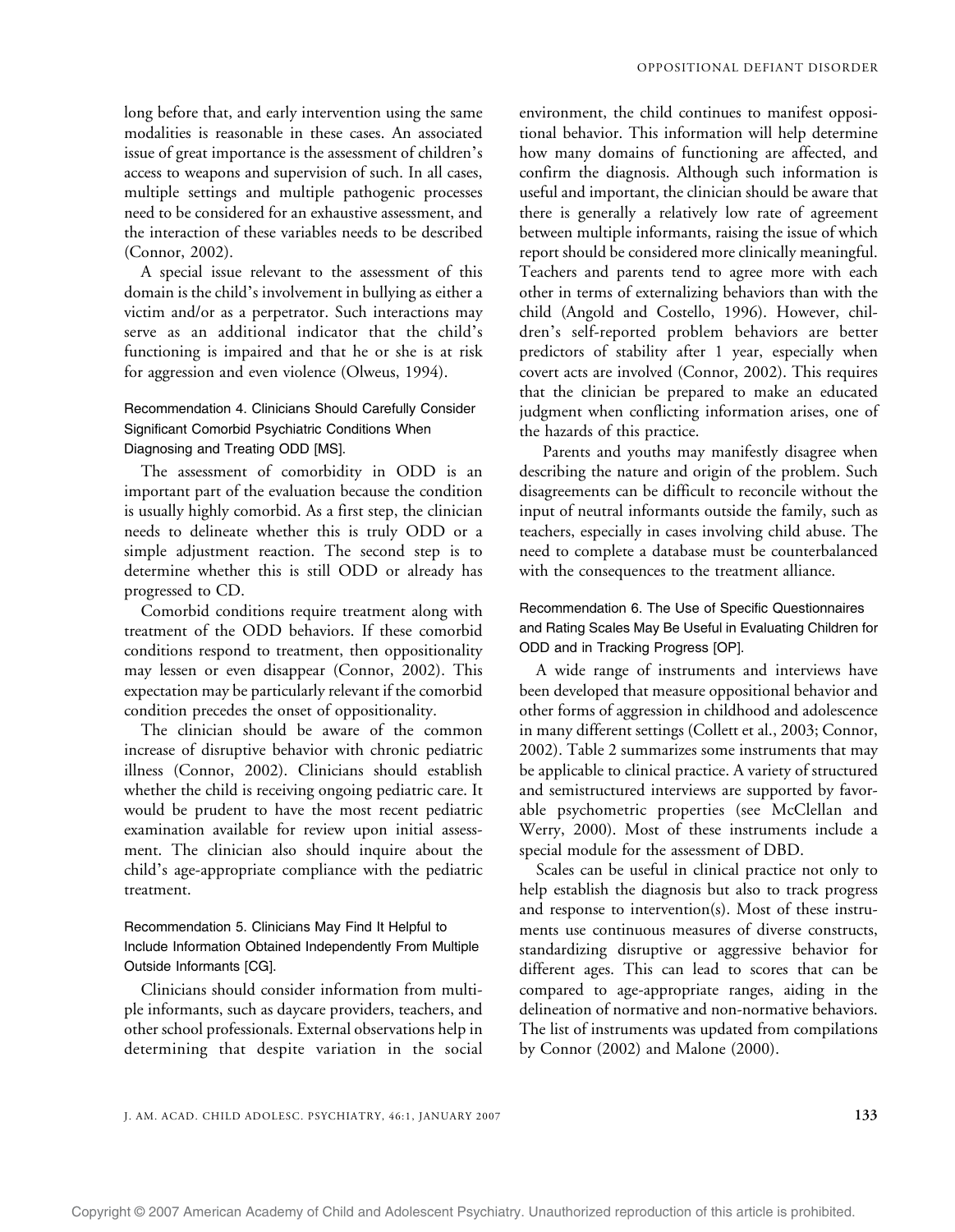$\frac{1}{2}$ 

 $\Box$ 

| Instrument                 | Construct                                                                                       | Ages                              | Psychometrics                            | References                                    | Comments                                                                                                                                                                                                                             | Information                 |
|----------------------------|-------------------------------------------------------------------------------------------------|-----------------------------------|------------------------------------------|-----------------------------------------------|--------------------------------------------------------------------------------------------------------------------------------------------------------------------------------------------------------------------------------------|-----------------------------|
|                            |                                                                                                 |                                   |                                          |                                               |                                                                                                                                                                                                                                      |                             |
| <b>CPRS</b><br><b>CTRS</b> | Oppositional<br>Hyperactivity/impulsivity<br>subscales                                          | School age<br>and up              | Excellent<br>psychometrics;<br>10 items  | Conners et al., 1998                          | *Multiple formats<br>and across ages<br>*Does not desegregate<br>impulsivity from hyperactivity                                                                                                                                      | Parent or<br>teacher report |
| AAQ                        | Impulsive and premeditated<br>aggression, mood,<br>and agitation                                | Late<br>adolescents-adults        | Excellent<br>psychometrics;<br>22 items  | Barratt et al., 1999                          | *Does desegregate different<br>forms of aggression<br>*Valid only in older adolescents<br>*Modified by Steiner for use<br>in adolescents                                                                                             | Self-report                 |
| <b>CBCL</b>                | Internalizing and<br>externalizing behaviors                                                    | School age and up                 | Excellent<br>psychometrics;<br>118 items | Achenbach, 1991                               | *Best for long-term patterns                                                                                                                                                                                                         | Parent report               |
| <b>YSR</b>                 | Internalizing and<br>externalizing behaviors                                                    | School age and up                 | Excellent<br>psychometrics;<br>102 items | Achenbach, 1991                               | *Best for long-term patterns<br>(i.e., last 6 mo of symptoms)                                                                                                                                                                        | Self-report                 |
| <b>OAS</b>                 | Overt aggression (verbal,<br>physical aggression<br>against self, objects,<br>and other people) | Adult inpatients                  | Acceptable<br>psychometrics;<br>21 items | Yudofsky et al., 1986                         | *Multiple modifications<br>(modified OAS [Kay et al., 1988],<br>OAS modified for outpatients<br>[Cocarro et al., 1991], and<br>retrospective OAS [Sorgi et al.,<br>1991]); best for use in controlled<br>settings (i.e., inpatients) | Observational               |
| AQ                         | Predatory and<br>affective aggression                                                           | Children and<br>adolescents       | Acceptable<br>psychometrics;<br>10 items | Vitiello et al., 1990;<br>Malone et al., 1998 | *Does desegregate different<br>forms of aggression<br>*Limited empirical support                                                                                                                                                     | Observational               |
| <b>BDHI</b>                | Overt and covert<br>hostility                                                                   | Late adolescents-<br>young adults | Good psychometrics;<br>21 items          | Buss and Durkee, 1957                         | *Anger assessment in adolescents<br>*Not suited for younger children                                                                                                                                                                 | Self-report                 |
| <b>STAXI</b>               | 8 state and trait<br>anger subscales                                                            | Late adolescents-<br>young adults | Excellent<br>psychometrics;<br>44 items  | Fuqua et al., 1991                            | *Anger assessment in adolescents<br>*Not suited for younger children                                                                                                                                                                 | Self-report                 |

TABLE 2

 $\Box$ 

J. AM.

ACAD. CHILD

ADOLESC.

PSYCHIATRY,

46:1,

JANUARY

2007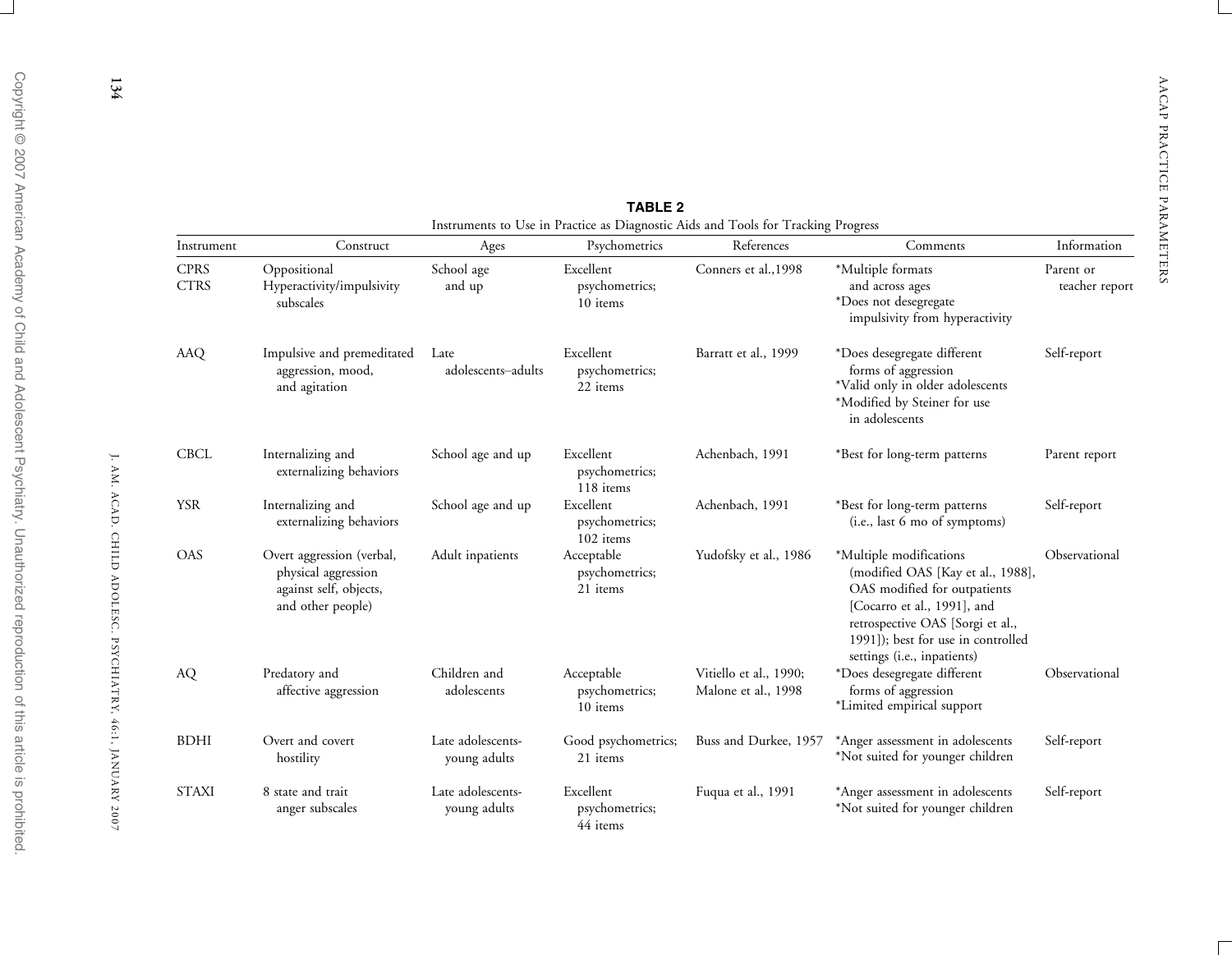| AIAQ         | Labile anger, irritability,<br>and assault                                                                                       | Children, some<br>adolescents, and<br>young adults | Acceptable<br>psychometrics;<br>28 items | Coccaro et al., 1991                | *Use in youth not fully established                                                                                   | Self-report   |
|--------------|----------------------------------------------------------------------------------------------------------------------------------|----------------------------------------------------|------------------------------------------|-------------------------------------|-----------------------------------------------------------------------------------------------------------------------|---------------|
| <b>B-PAQ</b> | Physical and verbal<br>aggression, anger,<br>and hostility                                                                       | School age and up                                  | Excellent<br>psychometrics;<br>29 items  | Buss and Perry, 1992                | *Updated inventory from the<br>Buss-Durkee; improved<br>psychometrics, shortened<br>questionnaire, expanded age range | Self-report   |
| <b>LHA</b>   | Total lifetime aggression<br>(aggression, consequences/<br>antisocial, self-directed<br>aggression)                              | Young adults                                       | Excellent<br>psychometrics;<br>11 items  | Coccaro et al., 1996                | *Modification of Brown-Goodwin<br>history of lifetime aggression                                                      | Interview     |
| $CAS-P$      | Use of weapons, verbal<br>aggression; provoked and<br>initiated physical aggression,<br>aggression toward objects<br>and animals | Children ages $7-11$                               | Acceptable<br>psychometrics;<br>33 items | Halperin et al., 2002               | *Written for parents<br>*Limited<br>empirical support                                                                 | Parent report |
| CASS         | Conduct problems and<br>anger control problems<br>subscales                                                                      | Adolescents                                        | Excellent<br>psychometrics;<br>64 items  | Conners and Wells,<br>1997          | *Limited to adolescents<br>*Epidemiological orientation                                                               | Self-report   |
| PDR          | Antisocial (problem<br>behaviors) and problematic<br>(target) behavior                                                           | All ages                                           | Excellent<br>psychometrics;<br>30 items  | Kazdin and Ezveldt-<br>Dawson, 1986 | *Parent interview of antisocial<br>behavior of child over last<br>24 h; tested in controlled trials                   | Parent report |
| IAB          | Diverse overt, covert and<br>antisocial behaviors                                                                                | All ages                                           | Excellent<br>psychometrics;<br>23 items  | Chamberlain and Reid,<br>1987       | *Parent interview of antisocial<br>behavior of child over last 24 h<br>with differentiation of aggression<br>subtype  | Parent report |

Note: Excellent psychometric properties: cohesion, convergent, discriminant and predictive validity have all been tested in diverse and representative samples. These studies have produced good results and replications. Good psychometric properties: as above, but studies have one to two of the criteria listed above missing. Adequate psychometric properties: more than two of the criteria listed above are not met, but the scale is conceptually interesting or particularly suitable for clinical practice. CPRS, CTRS = Connors Rating Scale (parent and teacher versions); AAQ = Barratt Aggressive Acts Questionnaire; CBCL = Child Behavior Checklist; YSR = Youth Self-Report; OAS = Overt Aggression Scale; AQ = Aggression Questionnaire; BDHI = Buss-Durkee Hostility Inventory; STAXI = Spielberger Anger and Expression of Anger Inventory; AIAQ = Anger, Irritability, and Aggression Questionnaire; B-P AQ = Buss-Perry Aggression Questionnaire; LHA = Life History of Aggression; CAS-P = Children's Aggression Scale; CASS = Conners/Wells Adolescent Self-Report of Symptoms; PDR = Parent Daily Report; IAB = Interview for Antisocial Behavior.

J. AM. ACAD. CHILD ADOLESC. PSYCHIATRY, 46:1, JANUARY

72007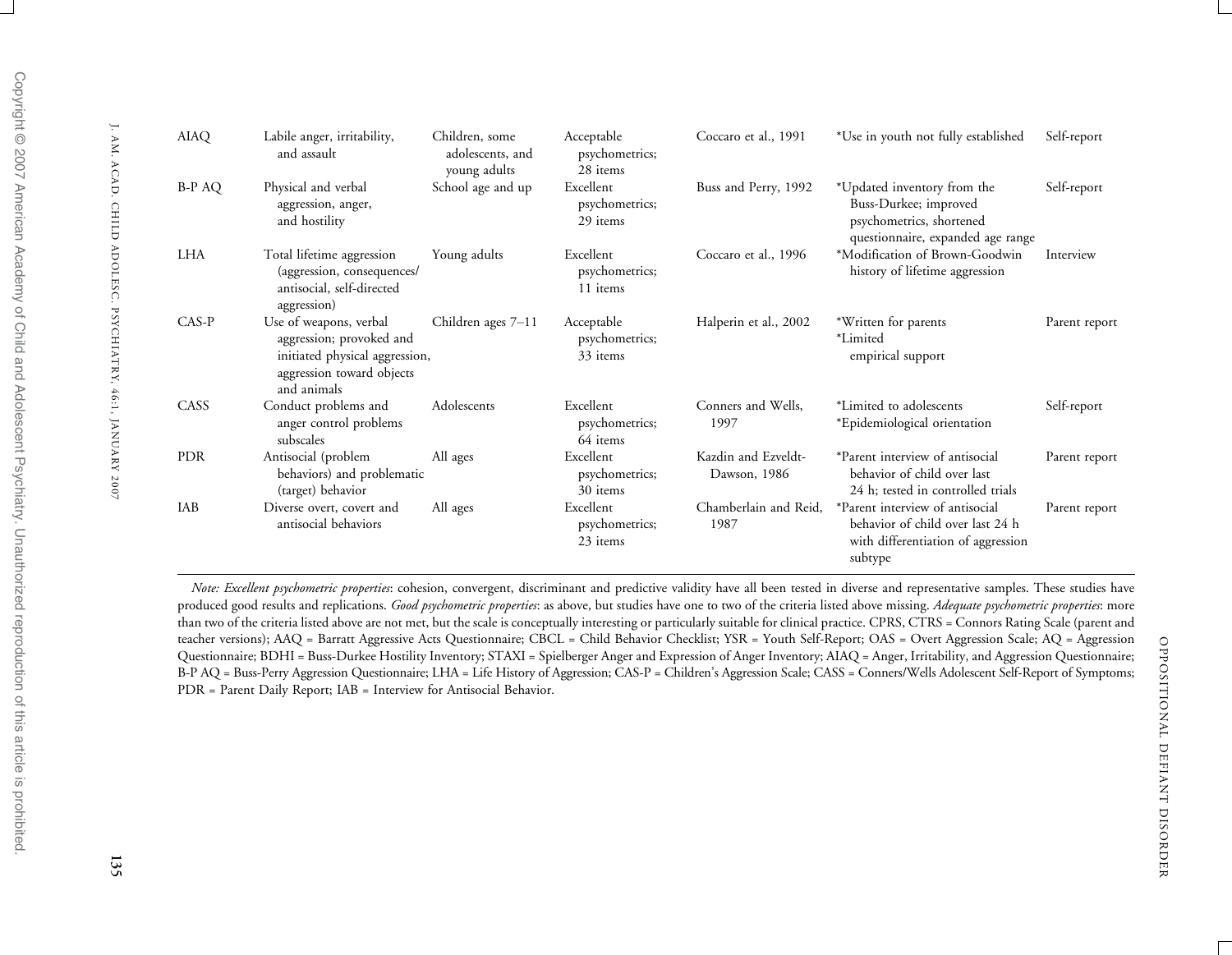# Recommendation 7. The Clinician Should Develop an Individualized Treatment Plan Based on the Specific Clinical Situation [MS].

As with the treatment of all psychiatric disorders, the clinician should develop a treatment plan in accordance with a biopsychosocial formulation of the case. Given the current understanding of ODD, interventions should target domains that are assessed as dysfunctional. Because of the frequent presence of comorbidity and multiple dysfunctional domains, multimodal treatment is often indicated. Different modalities may be more important for individual cases, depending on the age of the child; the severity of the presenting problems; and the goals, resources, and circumstances of the parents. Treatment must be delivered for an adequate duration (usually several months or longer) and may require multiple episodes either continuously or as periodic booster sessions, reinforcing previous skills or improvements. Many authorities (American Academy of Child and Adolescent Psychiatry, 1997; Burke et al., 2002; Connor, 2002; Hinshaw and Anderson, 1996; Steiner, 1999) suggest that the treatment of ODD, not unlike the treatment of CD, be multitarget, multimodal, and extensive, combining individual psychotherapy, family psychotherapy, pharmacotherapy, and ecological interventions (including placement and school-based interventions), especially when severe and persistent. This suggestion is made in the absence of a strong comparative clinical trial literature, which would help distinguish between single best interventions supported by checkered evidence and interventions that produce minimal or no effect. Several reviews summarize the most clinically relevant and available information (Brestan and Eyberg, 1998; Burke et al., 2002; Hoagwood, 2001; Kazdin, 2005).

The two types of evidence-based treatments for youth with ODD are individual approaches in the form of problem-solving skills training and family interventions in the form of parent management training. Individual approaches should be specific to problems encountered, behaviorally based, and as much as is possible oriented to the development of problem solving skills (Kazdin, 2005). Family interventions (see recommendation 8) are among the best-studied treatments in this context (Brestan and Eyberg, 1998). They usually encompass training in effective disciplining and age-appropriate supervision. Ecological interventions offer the opportunity for early intervention at different levels of intensity (as in school-based programs) and provide safety when this is an issue for a particular patient (as in hospitalization and residential placement; Steiner, 1999).

Different ages may call for different admixtures of these treatments. In preschool, emphasis should be placed on parental education and training. In schoolage, school-based interventions, family-based treatment, and occasionally individual approaches are indicated. In adolescence, individual approaches are more often used along with family interventions. Throughout all ages, psychopharmacological interventions can be useful adjuncts.

A note of caution must be given considering there are few controlled clinical trials specific to ODD comparing modalities such as parent training versus individual approaches. Consequently, except for parent training and some pharmacological approaches, current recommendations regarding the use of modalities such as individual therapy are based on clinical wisdom and consensus rather than extensive empirical evidence. There is some indication, from a retrospective analysis of a large case series, that dynamically oriented approaches may be useful as well (Fonagy and Target, 1994).

# Recommendation 8. The Clinician Should Consider Parent Intervention Based on One of the Empirically Tested Interventions [MS].

Parent management training in the use of contingency management methods to help them better handle disruptive behavior is one of the most substantiated treatment approaches in child mental health (Brestan and Eyberg, 1998; Kazdin, 2005). The principles of these approaches are can be summarized as follows:

- 1. Reduce positive reinforcement of disruptive behavior.
- 2. Increase reinforcement of prosocial and compliant behavior. Positive reinforcement varies widely, but parental attention is predominant. Punishment usually consists of a form of time out, loss of tokens, and/or loss of privileges.
- 3. Apply consequences and/or punishment for disruptive behavior.
- 4. Make parental response predictable, contingent, and immediate.

These interventions are effective in community and clinical samples (Connor, 2002). They target one of the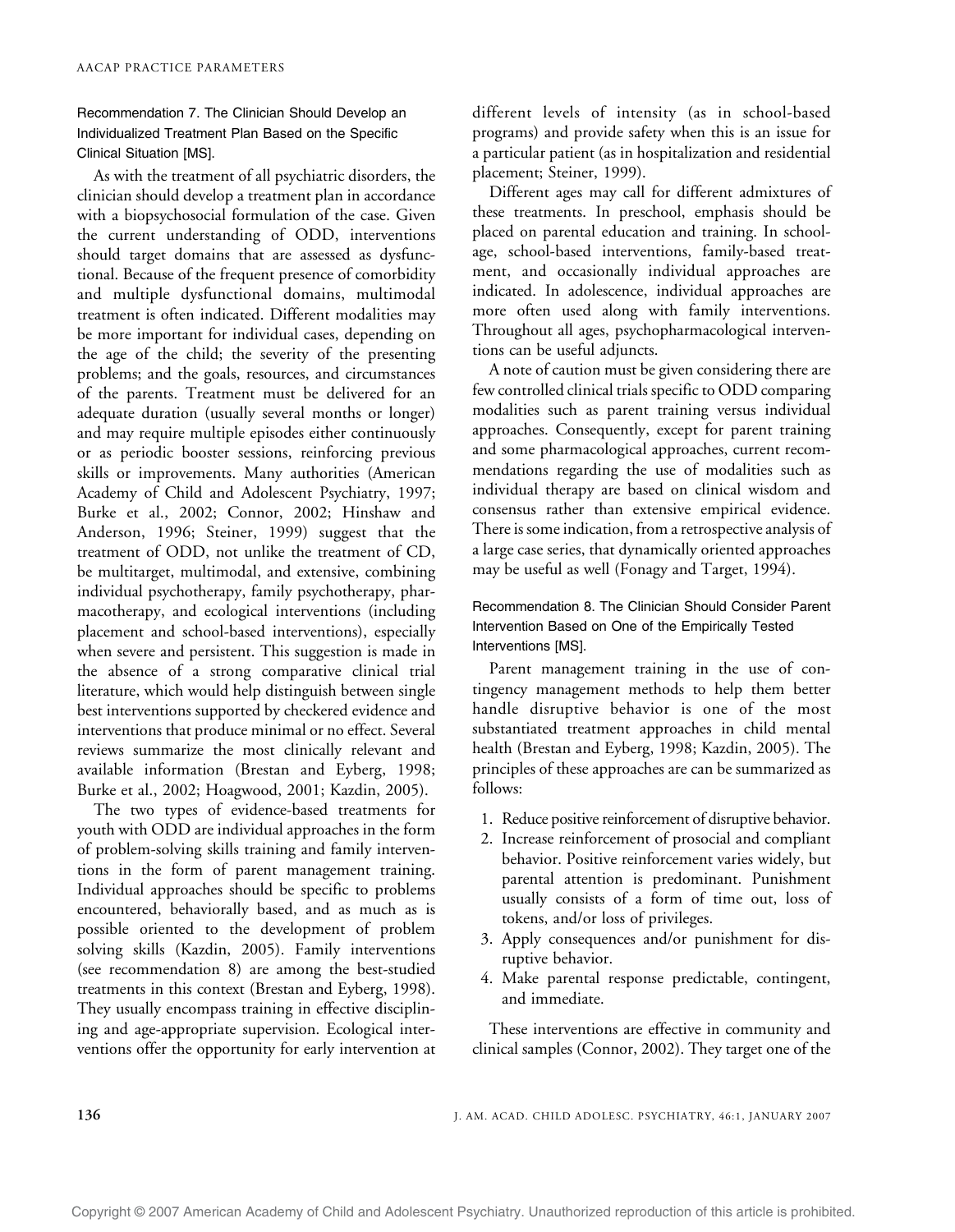most studied causal processes by which children become oppositional—their coercive response to parental demands, and ways in which parents unwittingly reinforce the child's noncompliance (Patterson et al., 1992). Almost all of the best known and evidence-based parent management training programs are variations of Hanf's (1969) two-stage behavioral treatment model and are listed in Table 2. Defined as model programs by Substance Abuse and Mental Health Services Administration, these programs are available for dissemination and offer technical assistance and training by their developers. The programs have multimedia formats on videotape or DVD and are manual based. Other family therapies include models designed for prevention or intervention with youths with CD and/or substance use disorders. These therapies include functional family therapy (Sexton and Alexander, 2003) and multisystemic therapy (Henggeler and Terry, 2003).

The issues associated with family or parental approaches are as follows: the use of mild forms of spanking, the high treatment dropout rates with these families and their children (sometimes up to 50%), and the existence of parental psychopathology, which impedes participation and progress. Adverse side effects may be the misuse of the techniques to control children, especially in abusive homes, and the possibility of these intervention techniques resulting in increased or more severe confrontations between child and marginally controlled parents.

# Recommendation 9. Medications May Be Helpful as Adjuncts to Treatment Packages, For Symptomatic Treatment and to Treat Comorbid Conditions [CG].

At this point, medications for youth with ODD are mostly considered to be adjunctive, palliative, and noncurative. Medication should not be the sole intervention in ODD. Medication trials are most effective after a strong treatment alliance has been established (Steiner, 2004). Prescribing medications only at the parent's request without enlisting the child's support or assent is unlikely to be successful, especially if an adolescent is involved. After starting medications, adherence, compliance, and possible diversion need to be monitored carefully. Nonresponsiveness to a specific compound should lead to a trial of another class of medication rather than the rapid addition of other medications. Polypharmacy may further cloud these already complicated cases (Steiner et al., 2003b).

Pharmacotherapeutic interventions for ODD are not well studied, but several agents have received support in open-label and double-blind placebocontrolled studies of disruptive behavior (CD or ODD) in the context of other principal diagnoses (Connor, 2002; Pappadopulos et al., 2003; Schur et al., 2003; Steiner et al., 2003a). Medications, such as stimulants and atomoxetine, used to treat ODD in the context of other principal diagnoses such as ADHD, may result in improvement of the oppositional behavior as well (Connor and Glatt, 2002; MTA Cooperative Group, 1999; Newcorn et al., 2005).

Results from controlled clinical trials when CD was the principal diagnosis for inclusion show promise for mood stabilizers such as divalproex sodium and lithium carbonate, antipsychotics, and stimulants (Steiner et al., 2003a,b). The targets of these trials are invariably aggressive behavior. Regardless of diagnosis, atypical antipsychotics seem to be the most commonly prescribed medications for the treatment of acute and chronic maladaptive aggression (Connor, 2002; Pappadopulos et al., 2003; Schur et al., 2003). It is recommended that medications be started only after an appropriate baseline of symptoms or behaviors has been obtained because starting before that point may lead the clinician to attribute effects to drugs that were actually caused by a stabilizing environment (Malone et al., 1997).

Because aggressive and oppositional behavior complicates a wide range of other diagnoses in this age range, it is recommended that if comorbid conditions are present, then medication should be targeted to those specific syndromes as much as possible. Several open and double-blind placebo controlled studies show that typical and atypical antipsychotics are helpful in treating aggression after appropriate psychosocial interventions have been applied in the context of mental retardation and pervasive developmental disorders (Pappadopulos et al., 2003; Schur et al., 2003). If the first medication is not effective, then a trial of another atypical or a switch to a mood stabilizer is recommended. A consensus group of clinicians provides an algorithm for trials of new compounds in case the first one is ineffective (Pappadopulos et al., 2003; Schur et al., 2003). There is only limited evidence from one open-label trial that selective serotonin reuptake inhibitors may be helpful against ODD in the context of mood disorders (Steiner et al., 2003b). In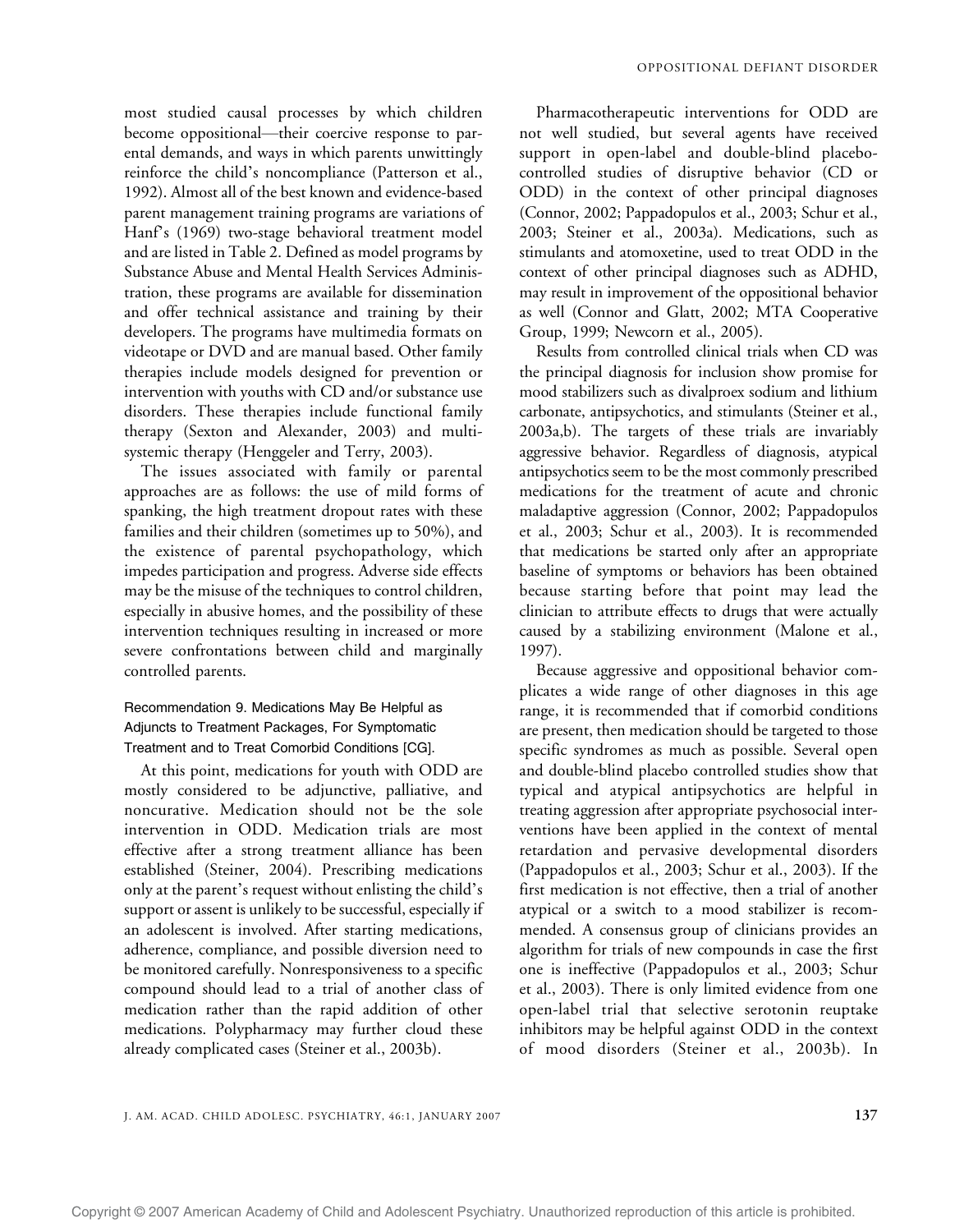conjunction with recent warnings issued by the FDA regarding the use of these compounds in youth, these should not be considered first-line agents at the present time unless major depressive disorder or anxiety is diagnosed along with ODD.

# Recommendation 10. Intensive and Prolonged Treatment May Be Required If ODD Is Unusually Severe and Persistent [CG].

Although typically more severe, persistent cases of ODD eventually meet diagnostic criteria for CD, ODD cases that are subthreshold for CD exist. Lack of progress is one consideration driving placement considerations because placement is usually considered a measure of last resort. As in the treatment of other disorders, issues of the safety of the patient and those around him or her need to be considered. Self-injurious behavior may be thinly disguised as extreme recklessness, and poor impulse control along with extreme irritability may rapidly progress into situations in which harm to self or others becomes a major issue. Predatory or planned aggressive behavior before school age is rare, but begins to emerge in the school years, dominates during adolescence (Steiner, 2002), and generally is associated with poor outcomes (Connor, 2002).

A concern in severe cases is determining the appropriate level of care. Treatment ought to be carried out in the least restrictive setting, one that guarantees safety and allows for a regular delivery of interventions. Increased levels of care may need to be considered and restricted to the shortest possible intervals to guarantee safety and progress. Day treatment, residential, and hospitalization facilities may need to be considered if the family is unable or unwilling to collaborate with the treatment of a more severe case of ODD. Hospitalizations are needed for crisis management only. Out-of home community-based alternatives to residential placement include therapeutic foster care and respite care (Chamberlain, 2003).

Placement in residential facilities also has some associated risks, such as separation from the family and occurrences of institutional victimization. Risks and benefits of placement need to be carefully weighed because treatment gains in structured settings do not necessarily generalize to the community and family. Rapid return to community and family should be the basic goal while treatment is provided in a safe and efficient manner.

Intensive in-home therapies such as multisystemic therapy, wraparound services, and family preservation models such as Homebuilders, which are often sponsored by child welfare agencies, are preferable alternatives to residential placement.

# Recommendation 11. Certain Interventions Are Not Effective [NE].

Experts agree that any dramatic, one-time, timelimited, or short-term intervention is usually not going to be successful (Burke et al., 2002; Connor, 2002; Hinshaw and Anderson, 1996; Steiner, 1999). Inoculation approaches continue to resurface in a variety of forms (e.g., boot camps, shock incarceration). These approaches are at best ineffective and at worst injurious, especially when used in isolation from evidence-based approaches (Rutter et al., 1999). Exposure of children and adolescents to frightening scenarios or situations, which are meant to induce them to desist from aggressive behaviors while not offering any other behavioral alternatives, only serve to worsen such symptomatic behaviors through heightening a fear-aggression reaction or modeling of deviance (Connor, 2002).

## SCIENTIFIC DATA AND CLINICAL CONSENSUS

Practice parameters are strategies for patient management, developed to assist clinicians in psychiatric decision-making. These parameters, based on evaluation of the scientific literature and relevant clinical consensus, describe effective and generally accepted approaches to assess and treat specific disorders or to perform specific medical procedures. These parameters are not intended to define the standard of care; nor should they be deemed inclusive of all proper methods of care or exclusive of other methods of care directed at obtaining the desired results. The ultimate judgment regarding the care of a particular patient must be made by the clinician in light of all of the circumstances presented by the patient and his or her family, the diagnostic and treatment options available, and available resources.

Disclosure: Dr. Steiner is a consultant/advisor for Abbott Pharmaceuticals and Janssen. He serves on the speakers' bureau of Eli Lilly. He has unrestricted educational grants from: Abbott, Eli Lilly, Pfizer, Ortho-McNeil, and Shire, and has received research grants from Janssen and Abbott. Dr. Remsing has no financial relationships to disclose.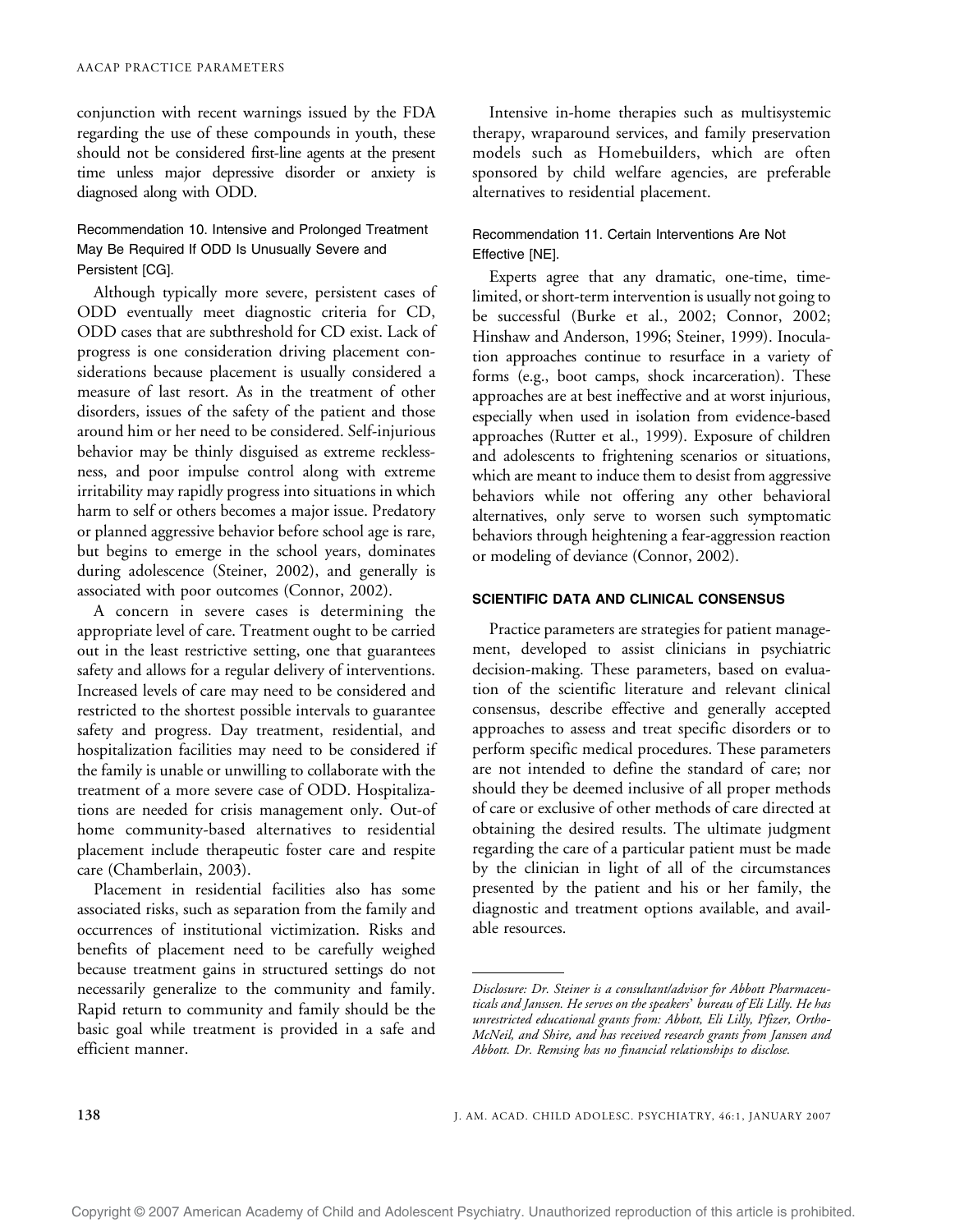#### **REFERENCES**

References marked with an asterisk are particularly recommended.

- Achenbach TM (1991), Manual for Child Behavior Checklist 4-18, 1991 Profile. Department of Psychiatry, Burlington, VT: University of Vermont
- Alexander JF, Parsons BV (1973), Short term behavioral intervention with delinquent families: impact on family process and recidivism. *J Abnorm* Psychol 81:219-225
- American Academy of Child and Adolescent Psychiatry (1997), Practice parameters for the assessment and treatment of children and adolescents with conduct disorder. J Am Acad Child Adolesc Psychiatry 36:122S-139S
- American Psychiatric Association (1980), Diagnostic and Statistical Manual of Mental Disorders, Third Edition (DSM-III). Washington, DC: American Psychiatric Press
- American Psychiatric Association (1994), Diagnostic and Statistical Manual of Mental Disorders, Fourth Edition (DSM-IV). Washington, DC: American Psychiatric Press
- American Psychiatric Association (2000), Diagnostic and Statistical Manual of Mental Disorders, Fourth Edition, Text Revision (DSM-IV-TR). Washington, DC: American Psychiatric Press
- Angold A, Costello EJ (1996), Toward establishing an empirical basis for the diagnosis of oppositional defiant disorder. J Am Acad Child Adolesc Psychiatry 35:1205-1212
- Angold A, Costello EJ, Erkanli A (1999), Co-morbidity. J Child Psychol Psychiatry 40:57-87
- Angold A, Erkanli A, Farmer EMZ, Fairbank JA, Burns BA, Keeler G, Costello EJ (2002), Psychiatric disorder, impairment and service use in rural African American and white youth. Arch Gen Psychiatry 59:893-901
- Arbuthnot J (1992), Sociomoral reasoning in behavior-disordered adolescents: cognitive and behavioral change. In: Preventing Antisocial Behavior: Interventions from Birth Through Adolescence, McCord J, Tremblay RE, eds. New York: The Guilford Press, pp 283-310
- Barkley RA (1997), Defiant Children, Second Edition: A Clinician's Manual for Assessment and Parent Training. New York: The Guilford Press
- Barkley RA, Connor DF (2002), Aggression and Antisocial Behavior in Children and Adolescents: Research and Treatment. New York: The Guilford Press
- \*Brestan EV, Eyberg SM (1998), Effective psychosocial treatments of conduct-disordered children and adolescents: 29 years, 82 studies, and 5,272 kids. J Clin Child Psychol 27:180-189
- Brinkmeyer M, Eyberg SM (2003), Parent-child interaction therapy for oppositional children. In: Evidence-Based Psychotherapies for Children and Adolescents, Kazdin AE, Weisz JR, eds. New York: The Guilford Press, pp 204-223
- \*Burke JD, Loeber R, Birmaher B (2002), Oppositional defiant and conduct disorder: a review of the past 10 years, part II. J Am Acad Child Adolesc Psychiatry 41:1275-1293
- Buss AH, Durkee A (1957), An inventory for assessing different kinds of hostility. J Consult Psychol 21:343-348
- Buss AH, Perry M (1992), The aggression questionnaire. J Pers Soc Psychol 63:452-459
- Chamberlain P (2003), An overview of the history and development of the multidimensional treatment foster care model and the supporting research. In: Treating Chronic Juvenile Offenders: Advances Made Through the Oregon Multidimensional Treatment Foster Care Model. Law and Public Policy, Chamberlain P, ed. Washington, DC: American Psychological Association, pp 47-67
- Coccaro EF, Berman ME, Kavoussi RJ (1997), Assessment of life history of aggression: development and psychometric characteristics. Psychiatry Res 73:147-157
- Collett BR, Ohan JL, Myers KM (2003), Ten-year review of rating scales. VI: Scales assessing externalizing behaviors. J Am Acad Child Adolesc Psychiatry 42:1143-1170
- Conners CK, Sitarenios G, Parker JD, Epstein JN (1998), The revised Conners' Parent Rating Scale (CPRS-R): factor structure, reliability, and criterion validity. J Abnorm Child Psychol 26:257-268
- Conners CK, Wells KC, Parker JD, Sitarenios G, Diamond JM, Powell JW (1997), A new self-report scale for assessment of adolescent psychopathology: factor structure, reliability, validity, and diagnostic sensitivity. J Abnorm Child Psychol 25:487-497
- Connor DF (2002), Aggression and Antisocial Behavior in Children and Adolescents: Research and Treatment. New York: The Guilford Press
- Connor DF, Glatt SJ, Lopez ID, Jackson D, Melloni RH (2002), Psychopharmacology and aggression: I. A meta-analysis of stimulant effects on overt/covert aggression-related behaviors in ADHD. J Am Acad Child Adolesc Psychiatry 41:253–261
- Cunningham CE, Bremner R, Boyle M (1995), Large group communitybased parenting programs for families of preschoolers at risk for disruptive behaviour disorders: utilization, cost effectiveness, and outcome. J Child Psychol Psychiatry 36:1141-1159
- Cunningham CE (1998), A large-group community-based, family systems approach to parent training. In: Attention-Deficit/Hyperactivity Disorder: A Handbook for Diagnosis and Treatment, Barkley RA, ed. New York: The Guilford Press, pp 394–412
- DeYoung Y, Zigler EF (1994), Machismo in two cultures: relation to punitive child rearing practices. Am J Orthopsychiatry 64:386-395
- Dishion TJ, McCord J, Poulin F (1999), When interventions harm: peer groups and problem behavior. Am Psychol 54:755-764
- Dishion TJ, Kavanagh K (2002), The adolescent transitions program: a family-centered prevention strategy for schools. In: Antisocial Behavior in Children and Adolescents: A Developmental Analysis and the Oregon Model for Intervention, Reid JB, Snyder JJ, Patterson GR, eds. Washington, DC: American Psychological Association, pp 257-272
- Dishion TJ, Nelson SE, Kavanagh K (2003), The family check-up for highrisk adolescents: motivating parenting monitoring and reducing problem behavior. Special series: behavior oriented interventions for children with aggressive behavior and/or conduct problems. Behav Ther 34:553-571
- Dodge K (1991), The structure and function of reactive and proactive aggression. In: The Development and Treatment of Childhood Aggression, Pepler DJ, Rubin KH, eds. Hillsdale, NJ: Lawrence Erlbaum Associates,  $pp$  201-218
- Eckenrode J, Ganzel B, Henderson CR, Smith E, Olds DL, Powers J, Cole R, Kitzman H, Sidora K (2000), Preventing child abuse and neglect with a program of nurse home visitation: the limiting effects of domestic violence. JAMA 284:1385-1391
- Findling RL, McNamara NK, Branicky LA, Schluchter MD, Lemon E, Blumer JL (2000), A double-blind pilot study of risperidone in the treatment of conduct disorder. J Am Acad Child Adolesc Psychiatry 39:509-516
- Fonagy P, Target M (1994), The efficacy of psychoanalysis for children with disruptive disorders. J Am Acad Child Adolesc Psychiatry 33:45-55
- Forgays DK, Spielberger CD, Ottaway SA, Forgays DG (1998), Factor structure of the State-Trait Anger Expression Inventory for middle-aged men and women. Assessment 5:141-155
- Forehand R, Long N (2002), Parenting the Strong-Willed Child, 2nd ed. Chicago: Contemporary Books
- Fuqua DR, Leonard E, Masters MA, Smith RJ, Campbell JL, Fischer PC (1991), A structural analysis of the State-Trait Anger Expression Inventory. Educ Psychol Meas 51:439-446
- Greene RW, Biederman J, Zerwas S, Monuteaux MC, Goring JC, Faraone SV (2002), Psychiatric comorbidity, family dysfunction, and social impairment in referred youth with oppositional defiant disorder. Am J Psychiatry 159:1214-1224
- Greenspan SI (1992), Infancy and Early Childhood: The Practice of Clinical Assessment and Intervention with Emotional and Developmental Challenges. Madison, CT: International Universities Press
- Halperin JM, McKay KE, Newcorn JH (2002), Development, reliability, and validity of the Children's Aggression Scale-Parent Version.  $J$  Am Acad Child Adolesc Psychiatry 41:245-252
- Hanf C (1969), A two stage program for modifying maternal controlling during the mother-child interaction. Paper presented at the meeting of the Western Psychological Association, Vancouver, Spring
- Henggeler SW, Terry L (2003), Multisystemic treatment of serious clinical problems. In: Evidence-Based Psychotherapies for Children and Adolescents, Kazdin AE, ed. New York: The Guilford Press, pp 301-322

J. AM. ACAD. CHILD ADOLESC. PSYCHIATRY, 46:1, JANUARY 2007 139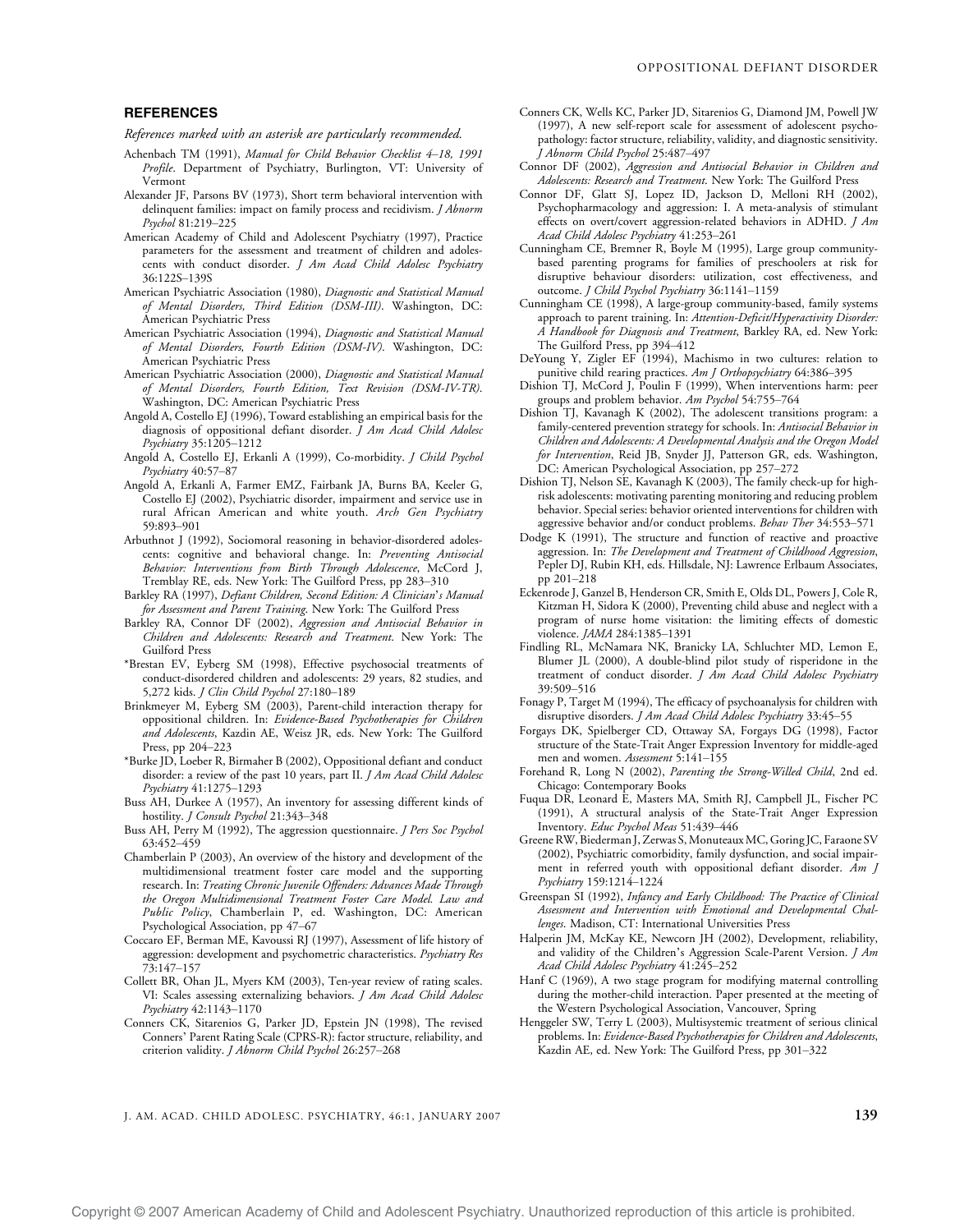- Herschell A, Calzada E, Eyberg SM, McNeil CB (2002), Parent-child interaction therapy: new directions in research. Cognitive Behav Pract  $9:9 - 16$
- \*Hinshaw SP, Anderson CA (1996), Conduct and oppositional defiant disorders. In: Child Psychopathology, Mash EJ, Barkley RA, eds. New York: The Guilford Press, pp 113-149
- Hoagwood K (2001), Research on youth violence: progress by replacement, not addition. In: Making Schools Safer and Violence Free: Critical Issues, Solutions, and Recommended Practices, Walker HM, Epstein MH, eds. Austin, TX: PRO-ED
- Hoath FE, Sanders MR (2002), A feasibility study of Enhanced Group Triple P-Positive Parenting Program for parents of children with attention-deficit/hyperactivity disorder. Behaviour Change 19: 191-206
- Hough MG, Daniel SS (2003), Parenting the strong-willed child: the clinically proven five-week program for parents of two- to six-year-olds. J Am Acad Child Adolesc Psychiatry 42:1380-1381
- Joshi S, Khanzode L, Steiner H (2004), The psychology of psychopharmacology. In: Handbook of Mental Health Interventions in Children and Adolescents: An Integrated Developmental Approach, Steiner H, ed. San Francisco: Jossey-Bass
- Kay SR, Wolkenfeld F, Murril LM (1988), Profiles of aggression among psychiatric patients: I. Nature and prevalence. *J Nerv Ment Dis* 76: 539-546
- Kay SR, Wolkenfeld F, Murril LM (1988), Profiles of aggression among psychiatric patients: II. Covariates and predictors. *J Nerv Ment Dis* 176: 547-557
- \*Kazdin AE (1997), Practitioner review: psychosocial treatments for conduct disorder in children. J Child Psychol Psychiatry 38:161-178
- Kazdin AE (2005), Parent Management Training: Treatment for Oppositional, Aggressive, and Antisocial Behavior in Children and Adolescents. New York: Oxford University Press
- Kazdin AE, Esveldt-Dawson K (1986), The interview for antisocial behavior: psychometric characteristics and concurrent validity with child psychiatric inpatients. J Psychopathol Behav Assess 8:289-303
- Lahey BB, Loeber R, Quay HC, Applegate B, Shaffer D, Waldman I, Hart EL, McBurnett K, Frick PJ, Jensen PS (1998), Validity of DSM-IV subtypes of conduct disorder based on age of onset. J Am Acad Child Adolesc Psychiatry 37:435-442
- Lavigne JV, Cicchetti C, Gibbons RD, Binns HJ, Larsen L, DeVito C (2001), Oppositional defiant disorder with onset in preschool years: longitudinal stability and pathways to other disorders. *J Am Acad Child* Adolesc Psychiatry 40:1393-1400
- \*Lipsey MW, Wilson DB (1998), Effective intervention for serious juvenile offenders: a synthesis of research. In: Serious & Violent Juvenile Offenders: Risk Factors and Successful Interventions, Loeber R, Farrington DP, eds. Thousand Oaks, CA: Sage Publications, pp 313-345
- \*Loeber R, Burke JD, Lahey BB, Winters A, Zera M (2000), Oppositional defiant and conduct disorder: a review of the past 10 years, part I. *J Am* Acad Child Adolesc Psychiatry 39:1468-1484
- \*Loeber R, Farrington DP (2001), Child Delinquents: Development, Interventions, and Service Needs. Thousand Oaks, CA: Sage Publications
- Lyons-Ruth K, Zeanah CH, Benoit D (1996), Disorder and risk for disorder during infancy and toddlerhood. In: Child Psychopathology, Mash EJ, Barkley RA, eds. New York: The Guilford Press, pp 457-491
- Malone RP (2000), Assessment and treatment of abnormal aggression in children and adolescents. In: Understanding and Treating Violent Psychiatric Patients, Crowner ML, ed. Washington, DC: American Psychiatric Publishing, pp 21-47
- Malone RP, Luebbert JF, Delaney MA, Biesecker KA, Blaney BL, Rowan AB, Campbell M (1997), Nonpharmacological response in hospitalized children with conduct disorder. J Am Acad Child Adolesc Psychiatry 36:242-247
- Malone RP, Bennett DS, Luebbert JF, Rowan AB, Biesecker KA, Blaney BL, Delaney MA (1998), Aggression classification and treatment response. Psychopharmacol Bull 34:41-45
- Mash EJ, Dozois DJ (1996), Child psychopathology: a developmentalsystems perspective. In: Child Psychopathology, Mash EJ, Barkley RA, eds. New York: The Guilford Press 3-60
- Mash EJ, Terdal LG (2001), Assessment of child and family disturbance: a behavioral-systems approach. In: Assessment of Childhood Disorders, 3rd ed, Mash EJ, Terdal LG, eds. New York: The Guilford Press, pp 3-68
- McClellan JM, Werry JS (2000), Introduction: Research psychiatric diagnostic interviews for children and adolescents. J Am Acad Child Adolesc Psychiatry 39:19-27
- \*McCord J, Tremblay RE, eds. (1992), Preventing Antisocial Behavior, New York: The Guilford Press
- McMahon RR, Forehand RL (2003), Helping the Noncompliant Child. New York: The Guilford Press
- Moffitt TE (1993), Adolescence-limited and life-course-persistent antisocial behavior: a developmental taxonomy. Psychol Rev 100:674-701
- MTA Cooperative Group (1999), Moderators and mediators of treatment response for children with attention-deficit/hyperactivity disorder. Arch Gen Psychiatry 56:1088-1096
- Newcorn JH, Spencer TJ, Biederman J, Milton DR, Michelson D (2005), Atomoxetine treatment in children and adolescents with attentiondeficit/hyperactivity disorder and comorbid oppositional defiant disorder. J Am Acad Child Adolesc Psychiatry 44:240-248
- Olweus D (1994), Bullying at schools: basic facts and effects of a school based intervention program. J Child Psychol Psychiatry 35:1171-1190
- Patterson GR (1982), The Coercive Family Process. Eugene, OR: Castalia
- Patterson GR, Reid JB, Dishion TJ (1992), Antisocial Boys. Eugene, OR: Castalia
- Pappadopulos E, MacIntyre JC, Crismon ML, Findling R, Malone RP, Derivan A, Schooler N, Sikich L, Greenhill L, Schur SB, Felton C, Kanzler H, Rube D, Sverd J, Finnerty M, Ketner S, Siennick SE, Jensen PS (2003), Treatment recommendations for the use of antipsychotics for aggressive youth (TRAAY): II. J Am Acad Child Adolesc Psychiatry 42:145-161
- Portes PR, Dunham RM, Williams S (1986), Assessing child rearing style in ecological settings: its relation to culture, social class, early age intervention and scholastic achievement. *J Adolesc* 21:723-735
- \*Raine A (2002), Annotation: the role of prefrontal deficits, low autonomic arousal and early health factors in the development of antisocial and aggressive behavior in children. J Child Psychol Psychiatry 43:417-434
- Reich W (2000), Diagnostic interview for children and adolescents (DICA). J Am Acad Child Adolesc Psychiatry 39:59-66
- Reid JB, Patterson GR, Snyder J, eds. (2002), In: Antisocial Behavior in Children and Adolescents: A Developmental Analysis and Model for Intervention. Washington, DC: American Psychological Association
- \*Rutter M, Giller H, Hagell A (1999), Antisocial behavior by young people. J Am Acad Child Adolesc Psychiatry 38:1320-1321
- Sanders MR, Markie-Dadds C, Tully L, Bor B (2000), The Triple P-Positive Parenting Program: a comparison of enhanced, standard, and self-directed behavioural family intervention for parents of children with early onset conduct problems. J Consult Clin Psychol 68:624-640
- Santisteban DA, Szapocznik J, Perez-Vidal A, Kurtines WM, Murray EJ, LaPerriere A (1996), Efficacy of intervention for engaging youth and families into treatment and some variables that may contribute to differential effectiveness. J Family Psychol 10:35-44
- Schur S, Sikich L, Findling R, Malone R, Crismon M, Derivan A, MacIntyre J, Pappadopulos E, Greenhill L, Schooler N, Van Orden K, Jensen P (2003), Treatment recommendations for the use of antipsychotics for aggressive youth (TRAAY): I. A review. J Am Acad Child Adolesc Psychiatry 42:132-144
- Sexton TL, Alexander JF (2003), Functional family therapy: a mature clinical model for working with at-risk adolescents and their families. In: Handbook of Family Therapy: The Science and Practice of Working with Families and Couples, Sexton TL, Weeks GR, Robbins MS, eds. New York: Brunner-Routledge, pp 323-348
- Shaw DS, Owens EB, Giovannelli J, Winslow EB (2001), Infant and toddler pathways leading to early externalizing disorders. J Am Acad Child .<br>Adolesc Psychiatry 40:36–43
- Skovgaard AM, Houmann T, Landorph SL, Christiansen E (2004), Assessment and classification of psychopathology in epidemiological research of children 0-3 years of age: a review of the literature. Eur Child Adolesc Psychiatry 13:337-346
- Sorgi P, Ratey J, Knoedler DW, Market RJ, Reichman M (1991), Rating

140 J. AM. ACAD. CHILD ADOLESC. PSYCHIATRY, 46:1, JANUARY 2007